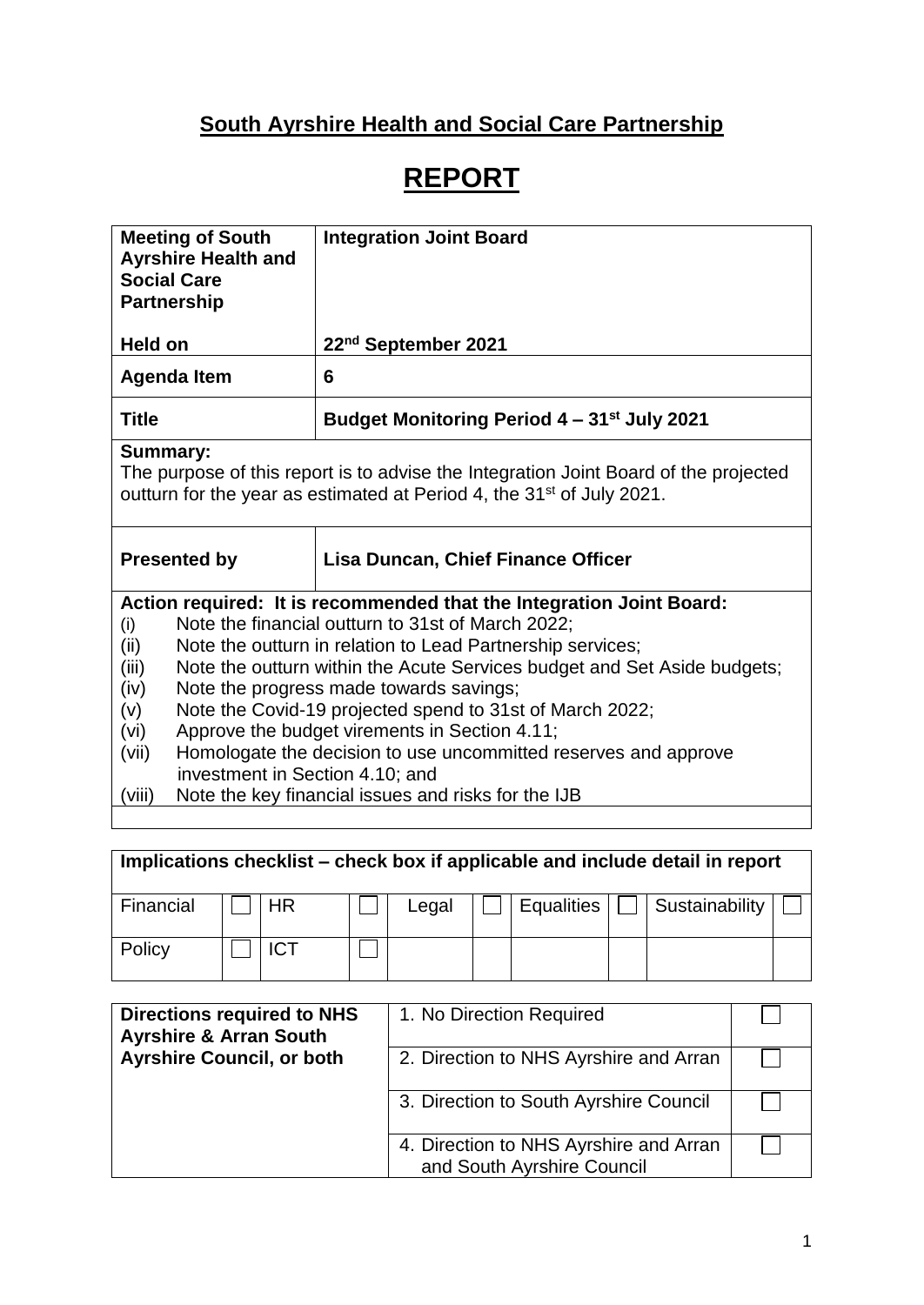#### **SOUTH AYRSHIRE HEALTH AND SOCIAL CARE PARTNERSHIP INTEGRATION JOINT BOARD** 22nd September 2021 **Report by Chief Finance Officer**

## **Budget Monitoring Period 4 – 31st July 2021**

## **1. PURPOSE OF REPORT**

1.1 The purpose of this report is to advise the IJB of the projected financial outturn for the financial year as at 31st of July 2021. The report will also provide an update on the projected financial costs in the continued response to the Covid-19 pandemic, progress made against savings approved within the IJB budget for 2021-22, movements on the annual approved budget for 2021-22. Request for approval to utilise reserves for investment and budget virements for approval are also included.

## **2. RECOMMENDATION**

## **2.1 It is recommended that the Integration Joint Board;**

- (i) Note the projected financial outturn to  $31<sup>st</sup>$  of March 2022;
- (ii) Note the projected outturn in relation to Lead Partnership services;
- (iii) Note the projected outturn within the Acute Services budget and Set Aside budgets;
- (iv) Note the progress made towards savings;
- (v) Note the Covid-19 projected spend to 31st of March 2022;
- (vi) Approve the budget virements in Section 4.11;
- (vii) Homologate the decision to use uncommitted reserves and approve investment in Section 4.10; and
- (viii) Note the key financial issues and risks for the IJB

## **3. BACKGROUND INFORMATION**

- 3.1 The projected year end outturn as at end of July 2021 is an overall underspend of £0.181m. This includes the partnerships' share of the Lead Partnership underspends. The continued cost in responding to the Covid pandemic is included in the report based on the assumption that costs will be fully funded this financial year, full details are included in Section 4.6. The projected outturn is broken down as follows:
	- Social care services delivered by South Ayrshire Council are overspent by £0.615m,
	- Managed services delivered by NHS Ayrshire and Arran are underspent by £0.469m and
	- Lead Partnership arrangements are underspent by £0.327m, this includes our share of East and North Health and Social Care underspend combined with their contribution to our lead partnership services overspend.

## **4. FINANCIAL COMMENTARY**

The integrated budget for 2021-22 is £250.742m, with an underspend of £0.181m.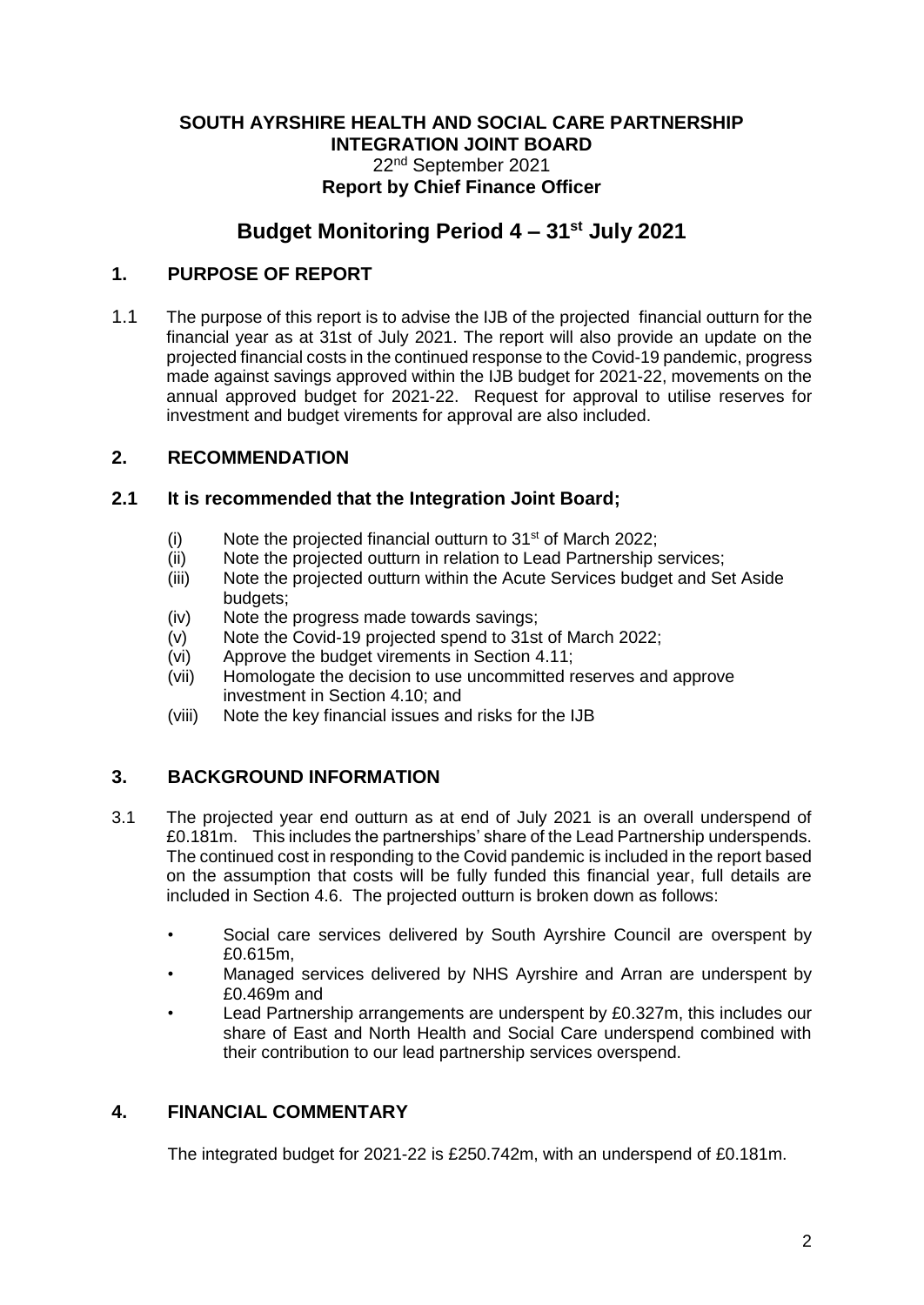Appendix A provides the projected financial position for the partnership and highlights the variances in service expenditure. Appendix B provides detail per partner.

The following sections will provide an overview of the projected financial outturn and underlying assumptions. An explanation of budget movements in year along with use of uncommitted reserves and budget virements seeking approval. Progress on savings to be achieved, and a summary of Covid-19 financial impact and the associated financial risks.

#### **4.1 Community Health and Care – projected overspend of £0.604m**

Against a full year budget of £66.364m, there is an overspend of £0.604m (0.9%). The main reasons for the overspend are:

- **4.1.1 Older People Residential Care Home Placements** projected overspend of £0.216m due to increase in demand. The current permanent budget can afford 840 placements the projected spend is based on 880 placements remaining to the end of the year. Since the beginning of March 21 there has been an increase of 44 placements or 5%. This increase is necessary to meet hospital delayed transfers of care that have also increased since the start of the year. As at  $31<sup>st</sup>$  of August there were 58 delays of which 10 were waiting on a care home placement. Appendix E charts the trend in care home placements since Jan 2020.
- **4.1.2 Mainstream Care at Home Service** projected overspend of £0.221m. Budget can afford 10,100 hours per week, current hours purchased are 10,989 hours per week with 800 hours allocated to Covid LMP as a result of increase in demand that materialised during the pandemic. There has been a reduction in hours purchased of 9% since the start of the financial year, this can mainly be attributed to the reablement team increasing capacity with 49% of service users who receive a reablement intervention not requiring mainstream care at home services. If this trend continues the budget will back in line to 10,100 hours by December 21. The activity and budget will be closely monitored, it is too early to assume budget will come on line due to pressures from delayed transfers of care and winter pressures. Appendix E highlights the trend in purchased care at home since the start of the year.
- **4.1.3 Direct Payments and Individual Service Funds** projected overspend of £0.220m due to an increase in demand, there has been a net increase of 18 packages (25 new and 7 ended) along with increases to existing care packages.
- **4.1.4 Biggart Hospital –** projected overspend of £0.164m due to use of bank staff to support increase levels of support required including 31 delayed discharges at the end of July. The 21-22 budget has been increased by £0.500m on a non-recurring basis to allow the service to plan the future use of the hospital to ensure long term financial sustainability. The recurring budget of £4.4m can afford 58 beds at a cost of approximately £76k per bed, based on the activity and workforce model in May 21. At present there are 83 beds in use, with an additional 12 beds commissioned to provide capacity in responding to Covid the costs of these £0.545m are included in the local mobilisation plan.

A proposal on the future use of Biggart Hospital has been drafted and will be presented to acute colleagues for discussion on how the proposal can be implemented in practice. Once finalised this will be presented to the IJB for approval.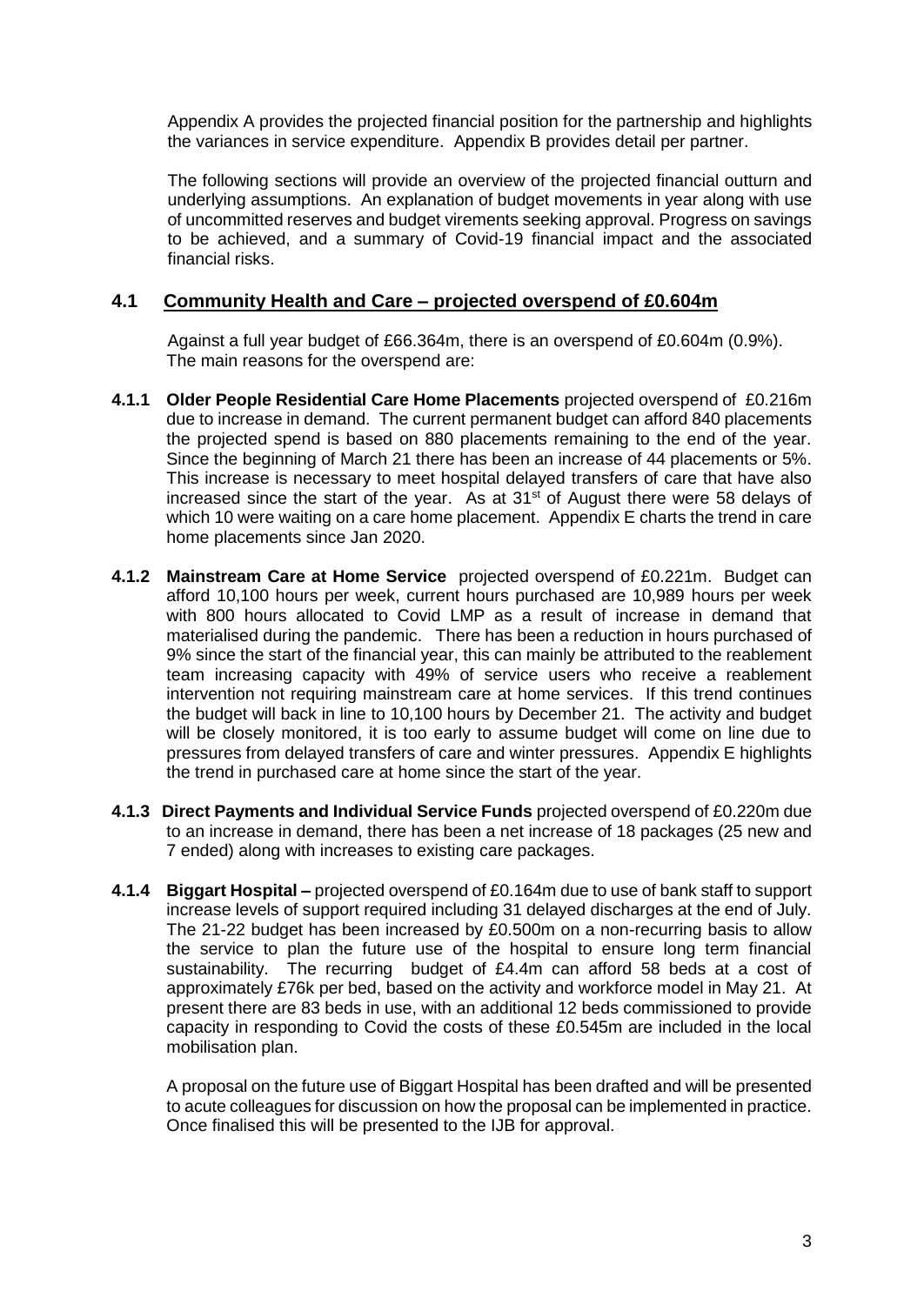- **4.1.5 Community Nursing –** projected overspend of £0.084m, 2 WTE nurses over established to cover staff sickness.
- **4.1.6 Physical Disabilities** projected overspend of £0.329m**,** increase in demand since the start of the financial year there has been one new residential care package £0.085m and 3 new Direct Payments at total cost of £0.176m.
- **4.1.7 Income** a shortfall of £0.166m in income mainly due to implementation of day care charging that has been paused this year and shortfall in income from residenital charging.

*The above overspends have been offset with underspends in the following services:-*

- **4.1.8 Allied Health Professionals** projected underspend of £0.108m, due to slippage in filling new posts approved in 21-22 budget. Projection assumes posts will be filled in September.
- **4.1.9 Reablement Care at Home Service** projected underspend of £0.133m, due to slippage in recruitment timelines, this is partially offsetting the overspend in purchased care at home. When the service is at full capacity and reablement service rolled out to all service users in need of care at home, this will reduce demand on purchased care further.
- **4.1.10 Older People Residential respite services** projected underspend of £0.162m due to decrease in demand, this is offset by an increase in direct payments. This will be closely monitored to ascertain if this pattern is permanent and budget virements for approval to be presented at a later date if appropriate.
- **4.1.11 Intermediate Care and Rehab** projected underspend of £0.223m, due to slippage in filling staff vacancies current recruitment ongoing, projection assumes posts are filled in September.

#### **4.2 Children and Justice Services – projected underspend of £0.369m**

Against a full year budget of £24.507m, there is an underspend of £0.369m (1.5%), the main variances include underspends in:

**4.2.1 Family Placements** – projected underspend of £0.403m. This projection includes Out with authority foster placements currently 7 greater than budgeted and projecting a £0.323m overspend offset with internal foster placements currently 22 less than budgeted, projection assumes an additional 8 placements to the end of the year, resulting in a £0.429m underspend. This reflects the budget investment made into internal placements and disinvestment in out with authority placements, the variance is due to timing in recruiting internal foster care and young adults moving on from out with authority placements.

Adoption fees and orders are projecting an underspend of £0.156m, this is taking account of backlog in orders being processed this year. Further underspend of £0.116m within carers in the community the budget can afford 18 placements currently there are only 5.

**4.2.2 Staff Travel and Office Supplies and Services –** projected underspend of £0.080m mainly due to staff working from home and meetings with families carried out virtually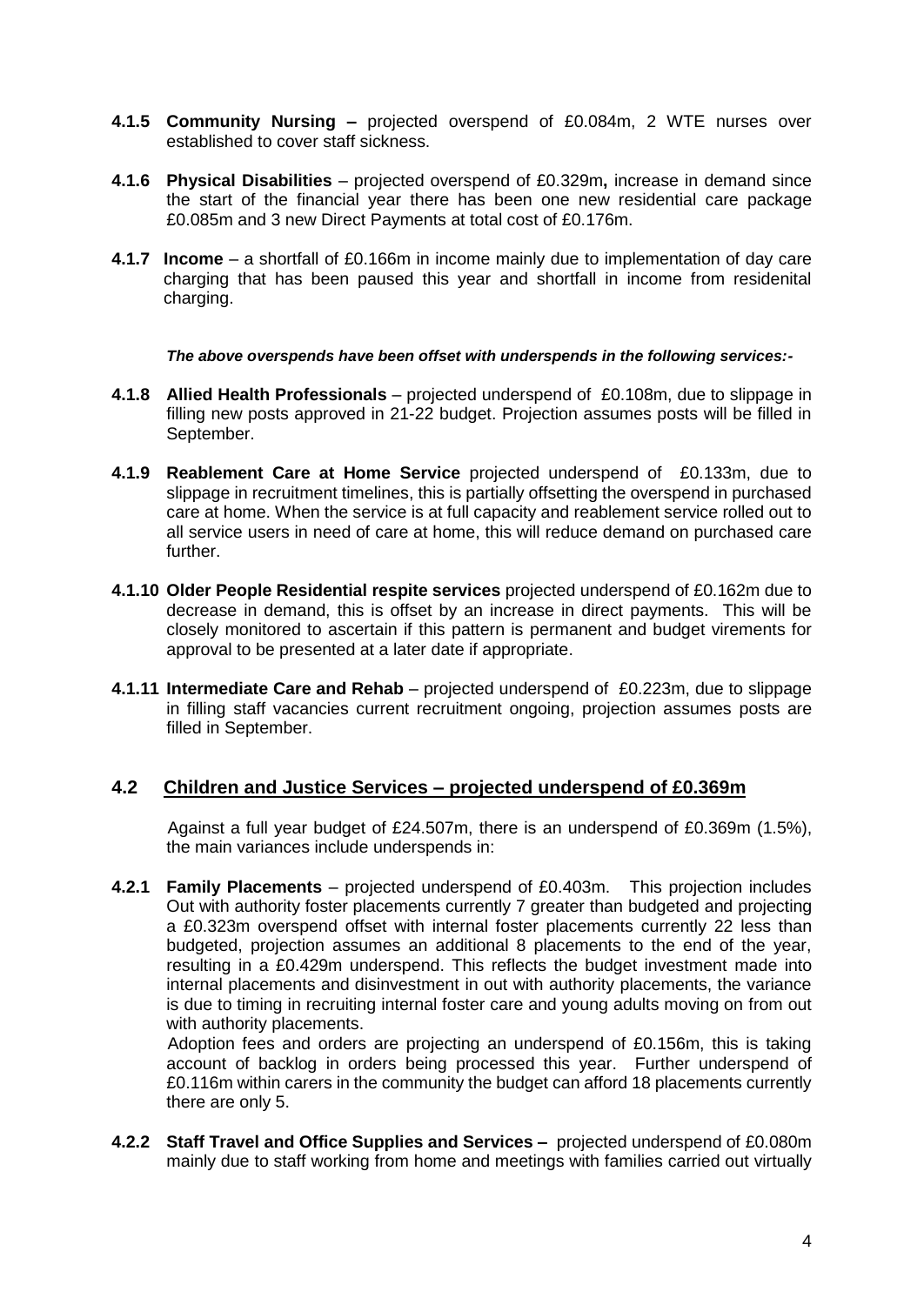where possible. This underspend is in after approved savings for 2021-22 of £0.030m have been achieved.

**4.2.3 Children with Disabilities care packages** – projected underspend of £0.050m due to less than expected spend on transport costs, day care and college supports due to pandemic restrictions. At present there are 59 placements, of these 31 will be transitioning to Adult services over the next 2 years.

*The above underspends have been offset with overspends in the following:-*

- **4.2.4 Health Visiting –** projected overspend of £0.042m, due to payroll turnover target not anticipated to be achieved.
- **4.2.5 SDS Options 1 and 2** projected overspend of £0.083m due to 11 new packages approved since the start of the year.

#### **4.3 Mental Health Services – projected overspend of £0.151m**

Against a full year budget of £29.901m, there is a projected overspend of £0.151m (0.5%). The main reasons for the overall underspend are:-

**4.3.1 Learning Disabilities Residential Care including respite -** projected overspend of £0.484m , due to three new permanent admissions of service users who previously had no community packages.

*The above overspends are offset with underspends in the following services:*

- **4.3.2 Mental Health residential care** projected underspend of £0.99m based on current spend profile.
- **4.3.3 Learning Disabilities Day care** projected underspend of £0.96m, service to be reviewed.
- **4.3.4 Health Learning Disability Team –** projected underspend of £0.049m based on the current staffing establishment and level of spend continuing to end of year. This underspend is reflective of prior year's underspend.
- **4.3.5 Community Mental Health Team –** projected underspend of £0.054m mainly due to slippage in recruitment from investment in new posts approved as part of budget 21- 22.

#### **4.4 Support Services projected underspend of £0.188m**

- 4.4.1 Within the Council there is a projected overspend of £0.100m due to less than expected income from adults non-residential charging.
- 4.4.2 Within Health there is an underspend of £0.288m, of which £0.136m relates to staff vacancies in business admin and the balance due to less spend on supplies.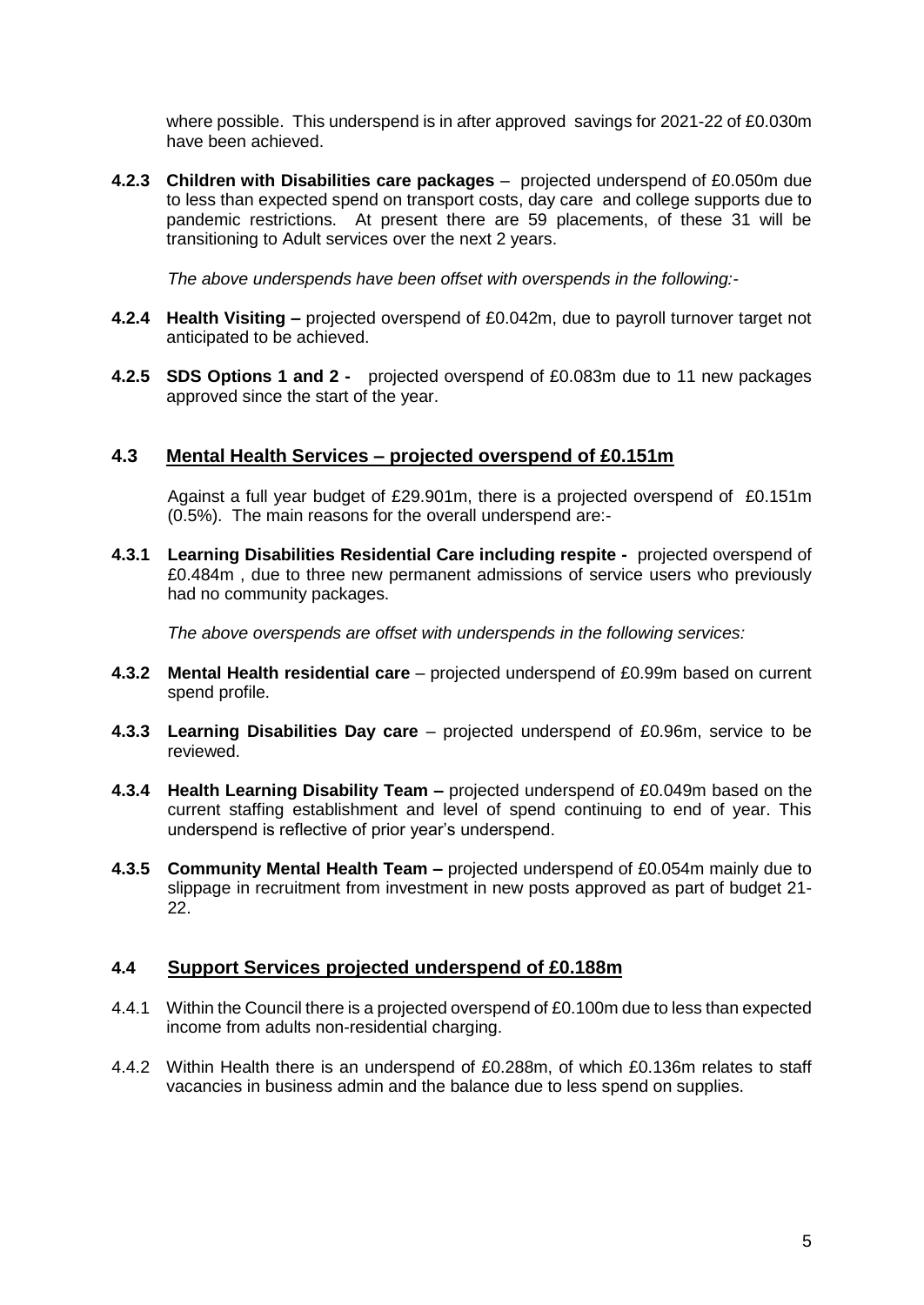## **4.5 Hosted Services projected overspend of £0.022m**

- 4.5.1 The Continence Team have a projected overspend of £0.042m due to an increase in purchase of supplies and 0.5WTE additional to establishment in team to meet with demand. A review of this service will be undertaken during the year to understand increase in demand and assess how to mitigate the financial pressure with new ways of working.
- 4.5.2 Family nurse partnership are projecting an underspend of £0.020m, this was due to slippage in filling the school student nurse posts with the additional funding provided by Scottish Government.

## **4.6 Covid Expenditure**

- 4.6.1 The partnership continues to respond to the covid pandemic following Scottish Government guidelines and legislation. Regular finance returns are submitted to the Scottish Government detailing the financial implications in responding to the pandemic.
- 4.6.2 The latest projected spend is £4.935m based on quarter 1 Local Mobilisation Plan  $(LMP)$  submitted on the 30<sup>th</sup> of July. This projection is based on the current principles in place for provider sustainability and on assumptions based at time of submission, these may change over time.
- 4.6.3 The assumption at present is that all costs incurred in responding to Covid will be met by the Scottish Government. This has not been confirmed in writing as yet, therefore still a potential risk should funding not be forthcoming. The Scottish Government will be meeting with HSCP's over the next few weeks to discuss the latest submission in more detail. Allocation letters are expected in September based on any funding due less covid reserves drawn down to meet this years' expenditure.
- 4.6.4 The IJB has £3.873m earmarked reserves for Covid expenditure this year, based on the current projected costs of £4.935m, this leaves a balance of £1.062m still to be funded.

| <b>Description of Expenditure</b>                 | <b>Estimated Covid Spend 2021-22</b><br>(£'000) |            |              |  |  |
|---------------------------------------------------|-------------------------------------------------|------------|--------------|--|--|
|                                                   | <b>NHS</b>                                      | <b>SAC</b> | <b>Total</b> |  |  |
| <b>Additional Community Hospital Bed Capacity</b> | 545                                             | 0          | 545          |  |  |
| Additional Infection Prevention and Control Costs | 17                                              | 0          | 17           |  |  |
| <b>Additional Staff Costs</b>                     | 364                                             | 440        | 804          |  |  |
| <b>Additional PPE</b>                             | 0                                               | 952        | 952          |  |  |
| <b>Additional Capacity in Community</b>           | 0                                               | 500        | 500          |  |  |
| Social Care Provider Sustainability Payments      | 0                                               | 1,780      | 1,780        |  |  |
| Social Care Support Fund Claims                   | 0                                               | 132        | 132          |  |  |
| Remobilisation - Adult Social Care                | 0                                               | 204        | 204          |  |  |
| <b>TOTAL PER PARTNER</b>                          | 926                                             | 4,009      | 4,935        |  |  |

4.6.5 The costs include 12 additional community hospital beds at Biggart Hospital to relieve pressure on acute services and enable capacity at Ayr Hospital to be available. As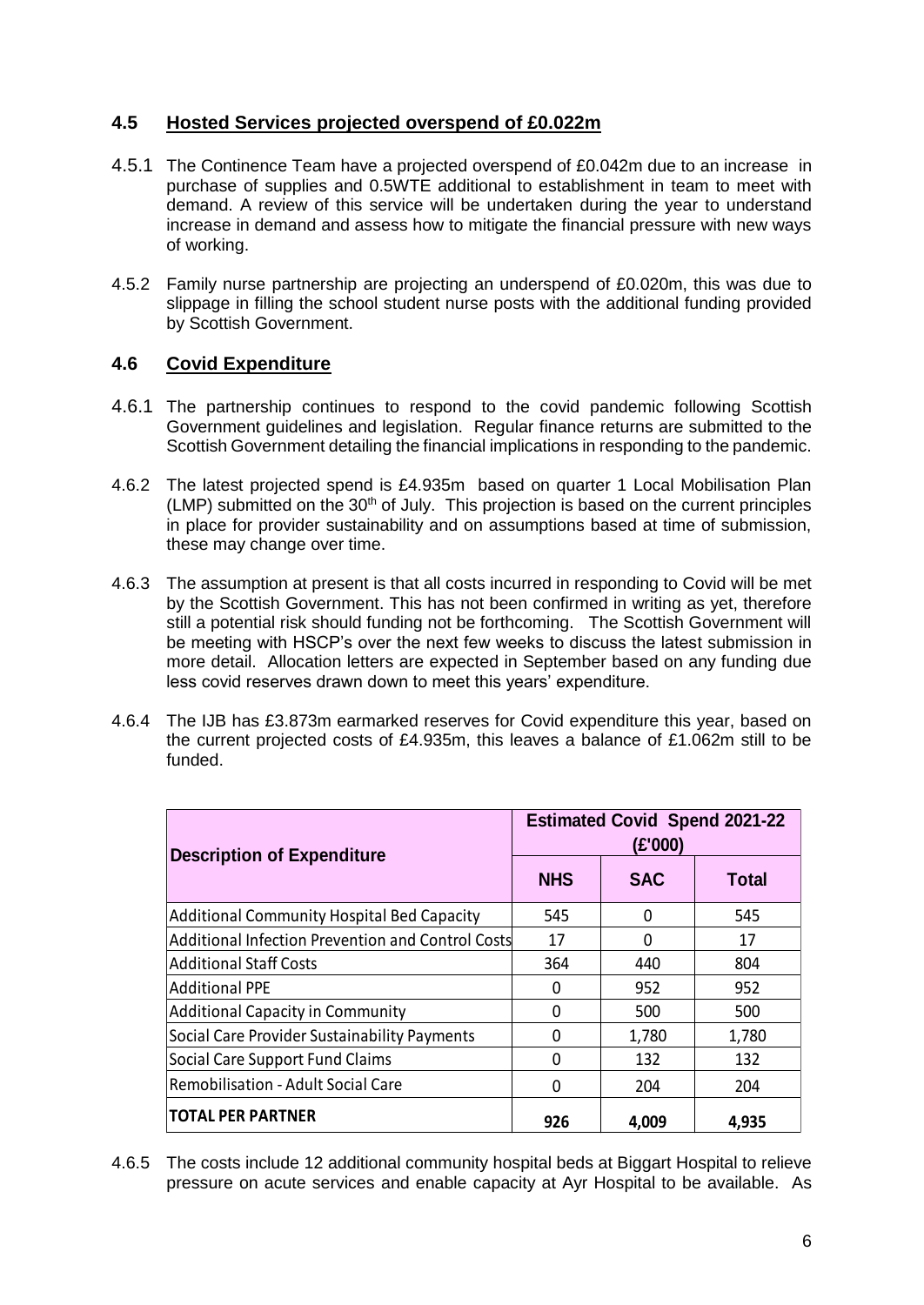mentioned earlier plans are in place to review the Biggart model and this will be dependent on the ongoing covid recovery and response.

- 4.6.6 Staffing costs include additional staff to support the ongoing covid response and recovery in meeting demand and backlogs.
- 4.6.7 Continued costs for sourcing PPE are expected to be recurring in nature, this has been highlighted to the Scottish Government. A PPE steering group has been set up to look at the ongoing supply of PPE with new arrangements to be decided for next financial year. The current arrangements in place under the approved Memorandum Of Understanding are that we procure our own, with National Services Scotland providing a top up at no charge, this additional top of PPE is distributed by the HSCP's PPE hub to our private providers and personal assistants to ensure they have an adequate supply at all times.
- 4.6.8 Provider sustainability payments are approved by the Scottish Government and are in place until the  $30<sup>th</sup>$  of September to ensure financial sustainability within the social care sector. COSLA and Scottish Government review the principles of sustainability payments and new guidance is expected prior to the end of September. Any changes that affect the financial projections will be submitted in the next LMP Qtr2 return.

#### **4.7 Lead Partnerships projected underspend of £0.327m**

| <b>Host IJB</b> | Underspend/<br>(Overspend)<br><b>Hosted</b><br><b>Services</b><br>21/22<br>£'000 | <b>East</b><br><b>Ayrshire</b><br><b>NRAC</b><br>Share £'000 | <b>North</b><br><b>Ayrshire</b><br><b>NRAC</b><br><b>Share</b><br>£'000 | South<br>Ayrshire<br><b>NRAC</b><br><b>Share</b><br>£'000 | <b>NRAC Basis</b>                                      |
|-----------------|----------------------------------------------------------------------------------|--------------------------------------------------------------|-------------------------------------------------------------------------|-----------------------------------------------------------|--------------------------------------------------------|
| East Ayrshire   | 1,077                                                                            | 377                                                          | 388                                                                     |                                                           | 312 Prescribing - East 35%, North 36%, South 29%       |
| North Ayrshire  | 0                                                                                |                                                              | 0                                                                       |                                                           | 0 Mental Health - East 32.8%, North 36.6%, South 30.6% |
| South Ayrshire  | '22)                                                                             |                                                              | (8)                                                                     |                                                           | Community - East 32.7%, North 36.7%, South 30.6%       |
| <b>TOTAL</b>    | 1,055                                                                            | 370                                                          | 380                                                                     | 305                                                       |                                                        |

4.7.1 The table below is the latest share of Lead Partnerships projected outturn based on NRAC shares agreed through the Ayrshire Finance Leads group.

- 4.7.2 **East Ayrshire Health and Social Care Partnership** lead on Primary Care services, the current projected underspend is £1.077m. The main underspends are due to:
	- Primary Care and Out of Hours Services are projected to underspend by £0.851m, this includes reduced costs in Dental Services due to reduced service provision with an anticipated increase in staffing costs going forward. There are also reduced projected costs in Ayrshire Urgent Care Services (AUCS) with work being undertaken to cross charge costs related to the Covid-19 pandemic against the Local Mobilisation Plan. The underspend assumes similar level of cross charging from August to December this year.
	- The Primary Care Improvement Fund is expected to outturn on budget. The sum of £2.939m has been brought forward from earmarked Reserves and will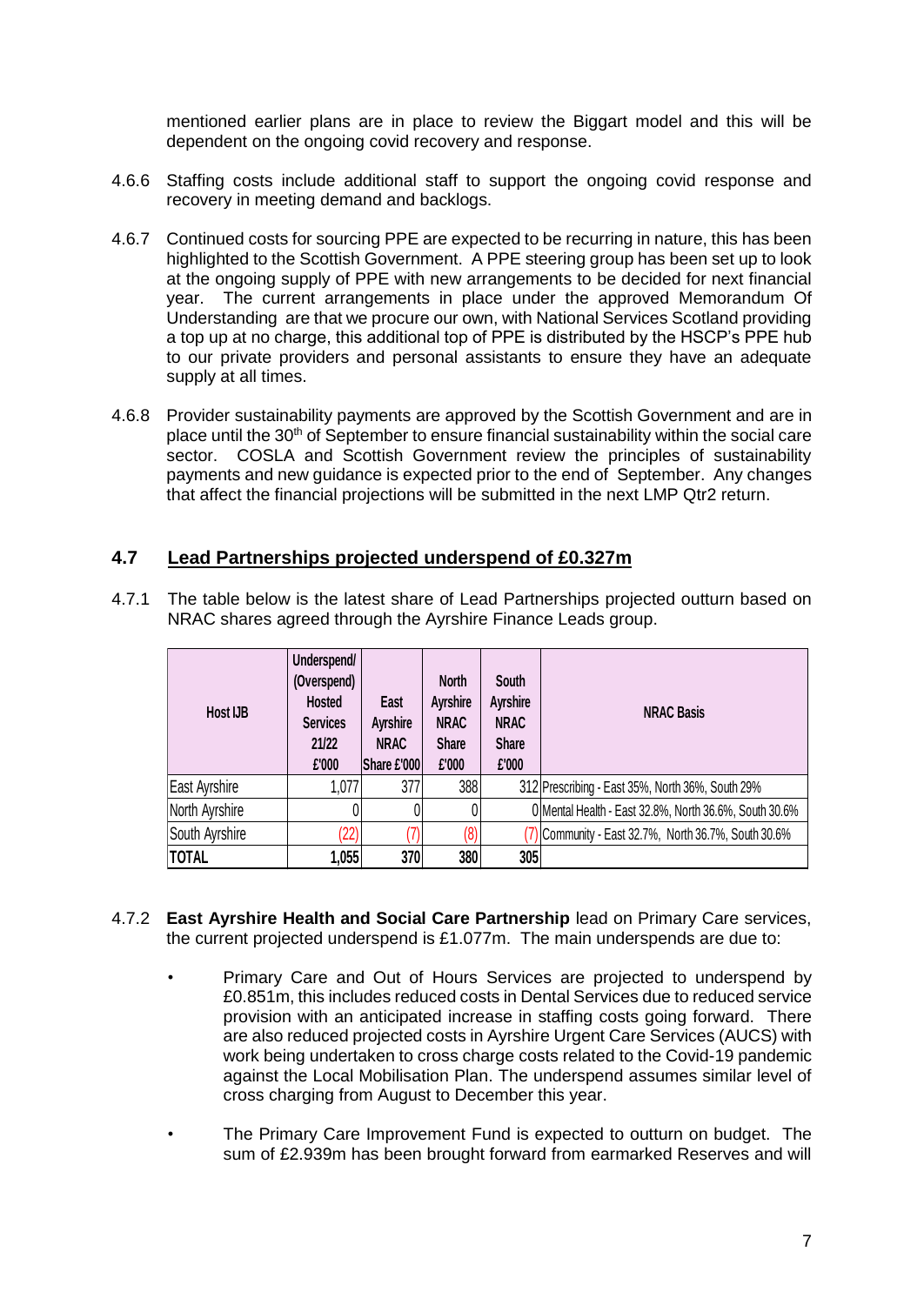be used to take forward priorities to meet agreed outcomes. This sum includes £0.732m of South IJB reserves.

- The Prison and Police Healthcare services are projected to underspend by £0.238m, largely due to staff savings and the medical contracts at both Police and Prison have reduced.
- **4.7.3 North Ayrshire Health and Social Care Partnership** lead on Mental Health Services, and are projecting to be online at the end of the year. Within this position are the following variances:
	- A projected overspend in Adult Inpatients of £0.344m, mainly due to staff in redeployment (£0.326m) following the closure of Lochranza ward. There is also reduced bed sale income of £0.130m but this is included in the latest Local Mobilisation Plan and will be covered by Covid-19 funding.
	- UNPACS is projected to overspend by £0.863m based on current placements, which have increased. These placements are for individuals with very specific needs that require a higher level of security and/or care from a staff group with a particular skill set/competence. This can necessitate an unplanned Activities (UNPACs) placement with a specialist provider which can be out-of-area. Applications to approve a placement are made to the Associate Medical Director for Mental Health who needs to be satisfied that the placement is appropriate and unavoidable prior to this being agreed.
	- A projected underspend in mental health pharmacy of £0.160m due to continued lower substitute prescribing costs.
	- Learning Disability services projected to overspend by £0.324m. This is mainly due to high usage of supplementary staffing, cross-charging for a LD patient and redeployment staffing costs. Supplementary staffing costs relate to backfill for sickness, increase and sustained enhanced observations and vacancies.
	- Daldorch Income under recovered by £0.107m as we were unable to charge other boards for placements from January 2021 due to the change in the nature of the service.
	- The turnover target of £0.400m for vacancy savings is held within the Lead Partnership as this is a Pan-Ayrshire target. There is a projected over-recovery of the vacancy savings target of £1.092m. This is informed by the recruitment plans and the confidence in recruitment success and realistic timescales for filling individual vacancies. Main areas contributing to this over achievement are noted below:
		- Adult Community Health services £0.080m
		- Elderly inpatients £0.249m
		- CAMHS £0.373m
		- Mental Health Admin £0.210m
		- Psychiatry £0.400m
		- Psychology £0.180m
- 4.7.4 **South Ayrshire Health and Social Care Partnership** lead on the community equipment store, family nurse partnership and the continence team. Included in the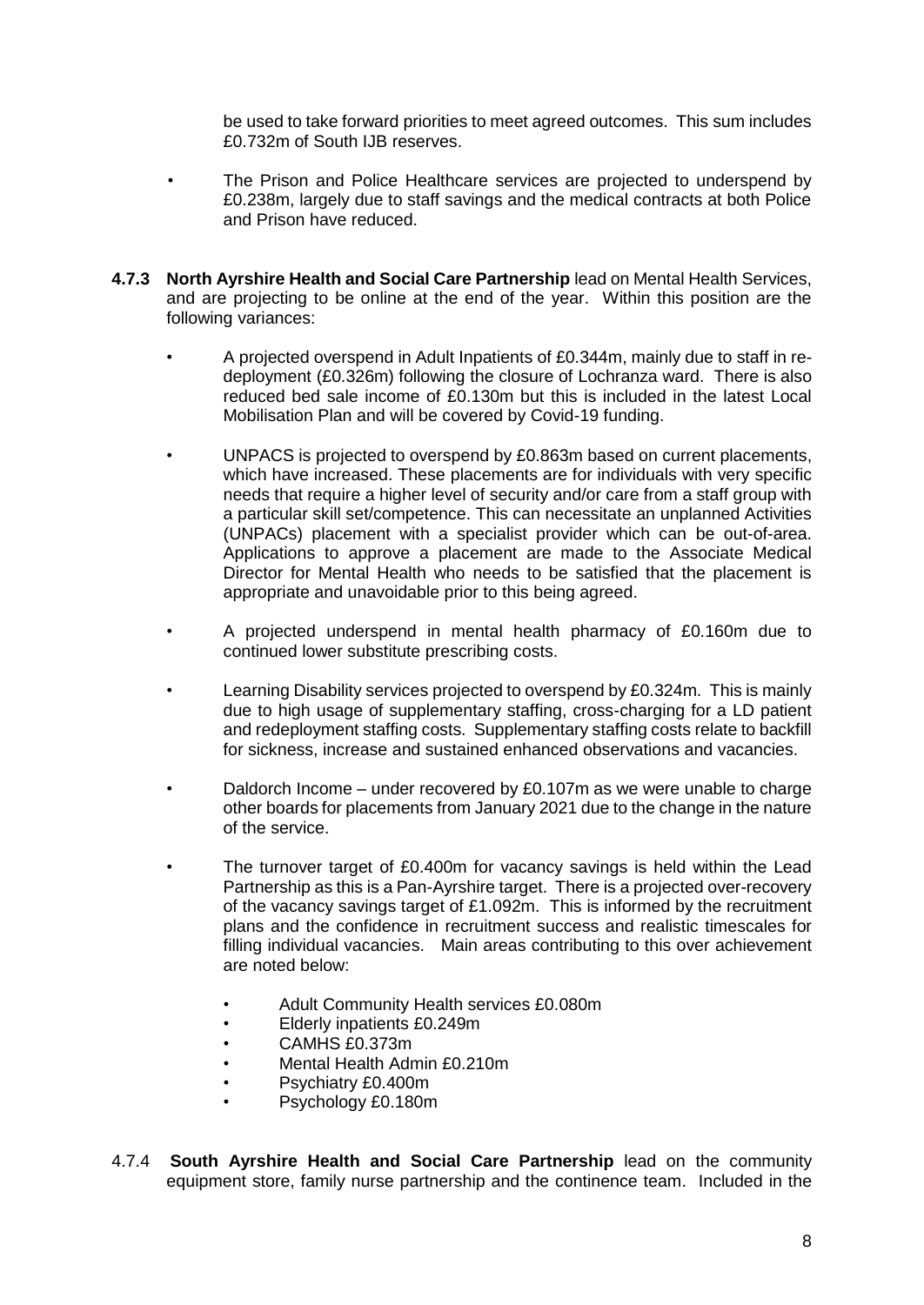partnership managed budget is an overspend of £0.022m. Our share of this is £0.007m with the balance £0.015m received from the other Partnerships, reflected in the Recharges to other Partnerships line in the IJB financial report on Appendix A.

## **4.8 Acute Hospitals**

- 4.8.1 The 2021-22 annual budget for Acute Services is £370m, which includes areas covered in the set aside budget. The current overspend at period 3 is £0.4m, this is a result of savings not expected to be achieved and overspends due to agency nursing.
- 4.8.2 The "Set Aside Budget" as it is referred to in the Integration Scheme, represents the direct cost of six specialities and is focussed on unscheduled activity. The six areas of are Accident and Emergency, General Medicine, Geriatric Medicine, Respiratory Medicine, Rehabilitation Medicine and certain GP non-elective activity. The Integration Scheme makes provision for the Set Aside budget to be managed in year by the Health Board with any recurring over and underspends being considered as part of the annual budget setting process.
- 4.8.3 The set aside allocation within the 2021-22 budget was an indicative allocation of 2020- 21 budget of £27.892m increased by 1.5% uplift to £28.311m. This indicative allocation is used for the purposes of this financial monitoring report.
- 4.8.4 Work was undertaken last year to establish a system to calculate the baseline of resources for each partnership based on actual activity. The activity from 2019-20 is used for this purpose as it is the last full year available dataset reflecting actual activity and removes fluctuations experienced in 2020-21 as a result of the covid pandemic. This information will be reviewed on a quarterly basis as part of the Pan Ayrshire fair share pilot project and the use of directions to ensure that the delegated set aside budgets can be fully implemented form 2022-23.
- 4.8.5 The table below highlights South Ayrshire's use of resources was above the NRAC "fair share" by £2.666m based on the updated information for 2019-20.

| <b>All Ayrshire</b> | 2019/20<br><b>NRAC</b><br><b>Share</b> | 2019/20 NRAC<br><b>Share</b> | 2019/20<br><b>Spend</b> | 2019/20<br><b>Variance</b> |  |
|---------------------|----------------------------------------|------------------------------|-------------------------|----------------------------|--|
| IJB                 | $\frac{0}{0}$                          | £                            | £                       | £                          |  |
| East                | 32.40%                                 | 25,900,131                   | 22,639,158              | 3,260,973                  |  |
| North               | 36.80%                                 | 29,428,672                   | 30,024,073              | (595, 401)                 |  |
| South               | 30.80%                                 | 24,580,279                   | 27,245,851              | (2,665,572)                |  |
| <b>Total</b>        | 100%                                   | 79,909,082                   | 79,909,082              |                            |  |

#### **4.9 Budget Movements**

4.9.1 The budget was approved on the  $24<sup>th</sup>$  of March 21, appendix C highlights the movement in the overall budget position from intial approval. Section 8.2.5 of the Integration Scheme states that *"Either party may increase its in year payment to the Integration Board. Neither Party may reduce the payment in-year to the Integration Board nor Services managed on a Lead Partnership basis without the express consent of the Integration Board".*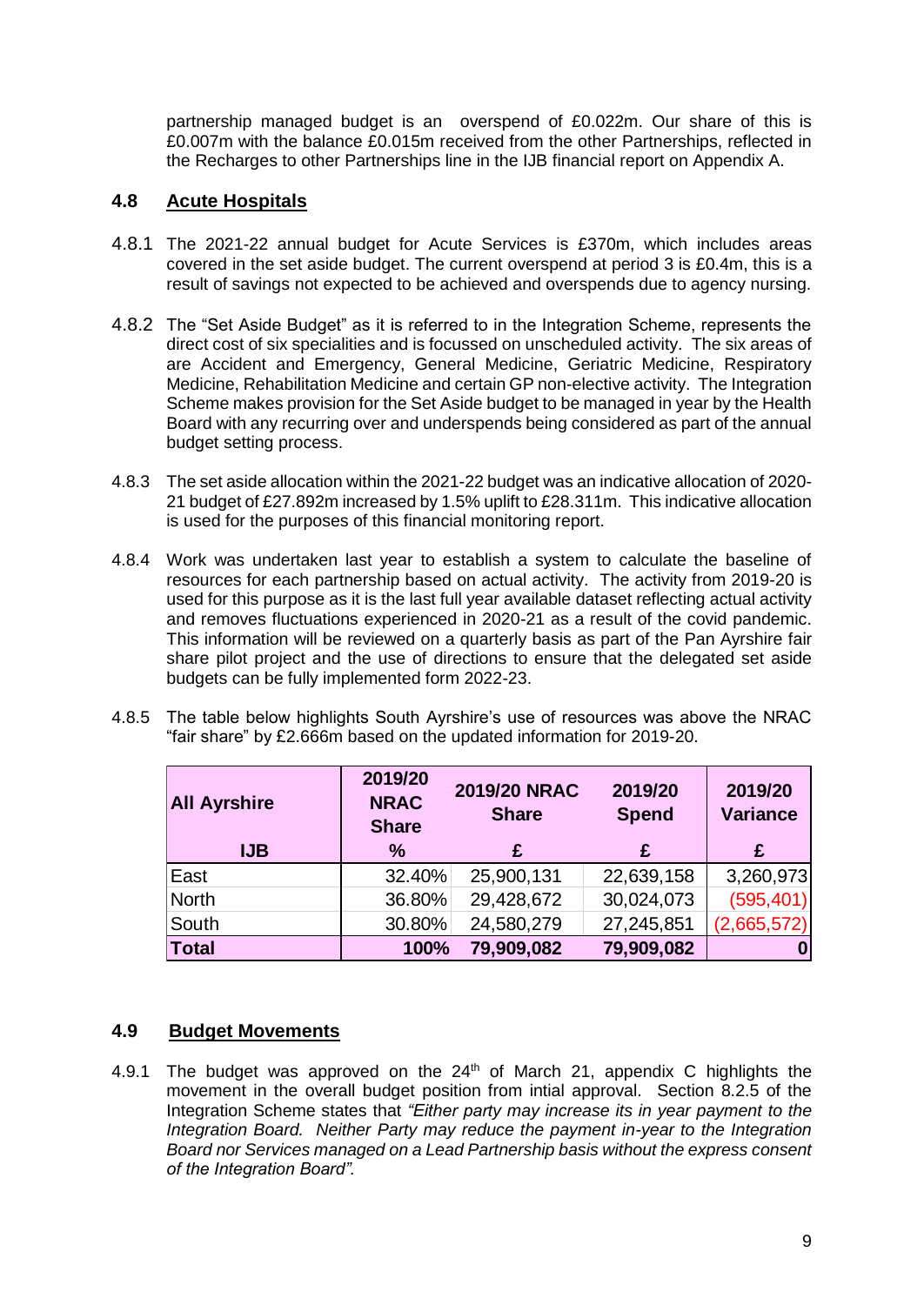- 4.9.2 Explanation on main budget movements:
	- 1. Budget transfer of £0.492m from Council to NHS as approved in Budget 2021-22.
	- 2. Justice Services grant income received from Scottish Government £2.117m.
	- 3. Earmarked Funds brought forward into 2021-22 budget £5.001m
	- 4. Prescribing and GMS allocations £3.448m
	- 5. Podiatry budget allocated to SAHSCP £0.664m
	- 6. Included in the budget is balance of covid costs to be met from Scottish Government - £1.062m.

#### **4.10 IJB Reserves Balance**

- 4.10.1 In the IJB annual accounts for 2020-21 reserves balance of £10.206m were approved, this included £6.355m earmarked for specific purposes as noted in the table below. A balance of £3.851m was available to fund change activity and provide for any financial uncertainties. The IJB approved various investments on the  $23<sup>rd</sup>$  of June to support the partnership's strategic priorities over the next couple of years. There is an uncommitted balance of £3.020m remaining.
- 4.10.2 Investment of £0.143m is proposed for four new Occupational Therapy posts to provide capacity within Multi-Disciplinary Teams (MDT) based at GP practices to support people at early, intermediate and advanced stages of frailty. South Ayrshire has a significant elderly population and high levels of dementia and frailty. Additional capacity will be targeted at early intervention and more self-management with patient led support through information, advice and signposting. This approach will slow the progress of frailty and reduce crisis intervention, providing the right care at the right time in the right place.
- 4.10.3 This investment was approved by the IJB Chair at the Budget Working Group on 18th of August. The Board are requested to homologate this decision.
- 4.10.4 A recent detailed analysis of the Allied Health Professional (AHP) workload, workforce and service risk has highlighted the need for investment into the workforce to meet patient outcomes. At present there are high numbers of people waiting for AHP input and lengthy waiting times for service. The increase in workforce will provide capacity to meet the needs of people in the community and in hospital with a focus on rehabilitation to reduce emergency admissions and delayed discharges. Approval is requested to use £200k of reserves to increase AHP workforce. The AHP management team are working on detailed proposals for the utilisation of this funding to focus on areas of highest impact. This detailed plan will be shared with the IJB as soon as possible.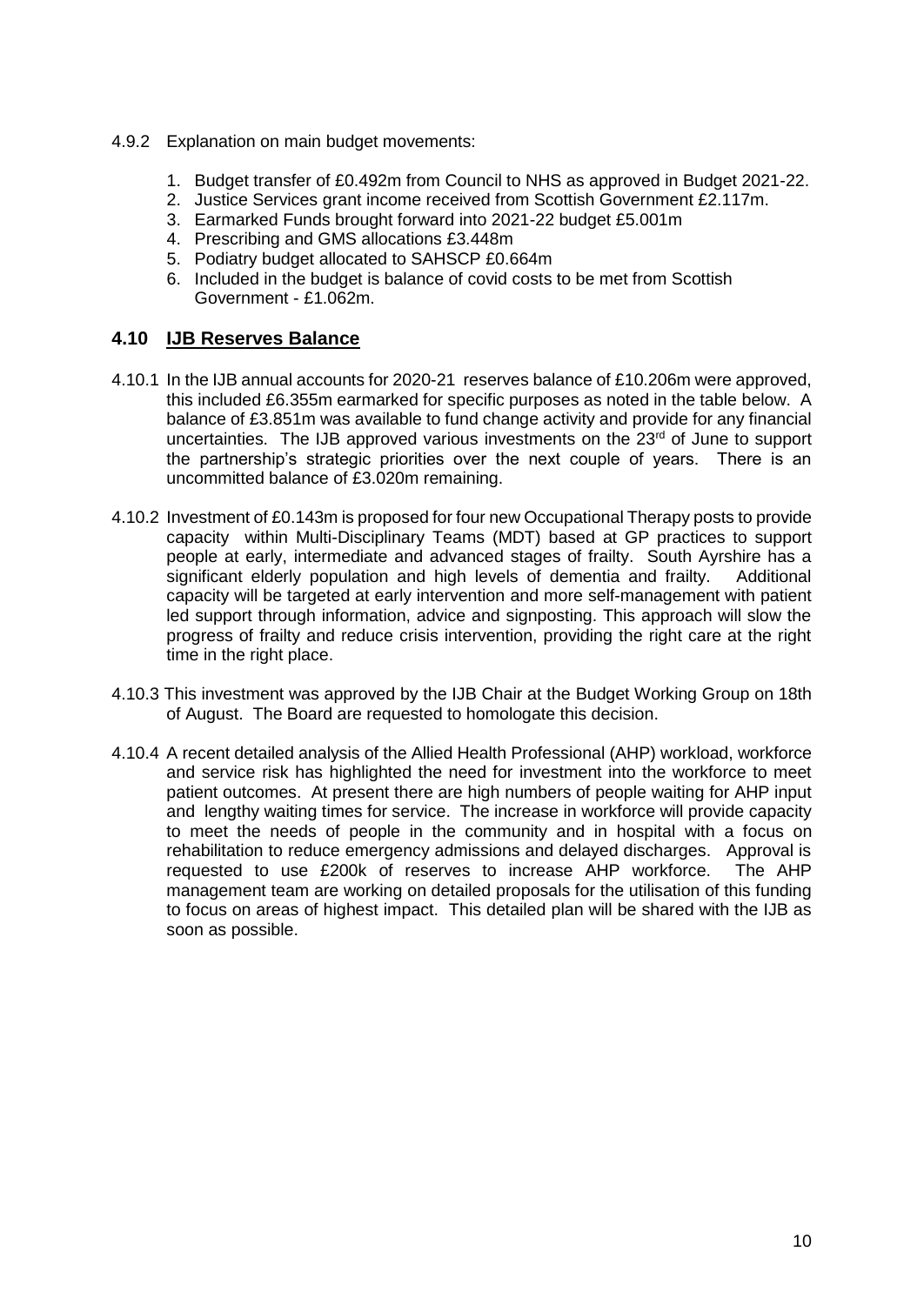| <b>IJB RESERVES POSITION</b>                |                        |                     |                                           |  |  |  |  |  |
|---------------------------------------------|------------------------|---------------------|-------------------------------------------|--|--|--|--|--|
| <b>Description</b>                          | <b>Earmarked Funds</b> | <b>General Fund</b> | <b>Balance at 31</b><br><b>March 2022</b> |  |  |  |  |  |
|                                             | £000's                 | £000's              | £000's                                    |  |  |  |  |  |
| <b>Total Opening Balance 1st April 2021</b> | 6,355                  | 3,851               | 10,206                                    |  |  |  |  |  |
| <b>Approved Earmarked:-</b>                 |                        |                     |                                           |  |  |  |  |  |
| <b>ADP</b>                                  | 42                     |                     |                                           |  |  |  |  |  |
| <b>PCIF</b>                                 | 732                    |                     |                                           |  |  |  |  |  |
| Action 15                                   | 204                    |                     |                                           |  |  |  |  |  |
| Covid-19 Remobilisation                     | 3,873                  |                     |                                           |  |  |  |  |  |
| Covid-19 C&F MH and Wellbeing               | 200                    |                     |                                           |  |  |  |  |  |
| Community Living Fund                       | 410                    |                     |                                           |  |  |  |  |  |
| Training SVG                                | 127                    |                     |                                           |  |  |  |  |  |
| Staffing (CM2000 and Carefirst projects)    | 129                    |                     |                                           |  |  |  |  |  |
| Care at Home Mobile Attendants              | 56                     |                     |                                           |  |  |  |  |  |
| Alcohol and Drugs Partnership               | 75                     |                     |                                           |  |  |  |  |  |
| <b>Adoption Orders Delayed</b>              | 200                    |                     |                                           |  |  |  |  |  |
| Fostering - Advertising for Carers          | 10                     |                     |                                           |  |  |  |  |  |
| Whole System Whole Family Staffing          | 57                     |                     |                                           |  |  |  |  |  |
| <b>Addictions Team</b>                      | 12                     |                     |                                           |  |  |  |  |  |
| SDS Staffing - RAS development              | 20                     |                     |                                           |  |  |  |  |  |
| ERT Admin temp resource                     | 24                     |                     |                                           |  |  |  |  |  |
| <b>School Student Nurse Funding</b>         | 184                    |                     |                                           |  |  |  |  |  |
|                                             |                        |                     |                                           |  |  |  |  |  |
| Approved IJB 23rd June 2021:-               |                        |                     |                                           |  |  |  |  |  |
| Learning Disability Lead Practitioner       |                        | 121                 |                                           |  |  |  |  |  |
| Learning Disability Champions Board Officer |                        | 47                  |                                           |  |  |  |  |  |
| Public Protection Policy Officer            |                        | 121                 |                                           |  |  |  |  |  |
| Health Visiting investment in I-Phone       |                        | 22                  |                                           |  |  |  |  |  |
| Young Carers Officer                        |                        | 50                  |                                           |  |  |  |  |  |
| Wallacetown investment                      |                        | 10                  |                                           |  |  |  |  |  |
| <b>Adult Social Work Review</b>             |                        | 150                 |                                           |  |  |  |  |  |
| Commissioning team resource                 |                        | 40                  |                                           |  |  |  |  |  |
| <b>District Nursing Workforce review</b>    |                        | 100                 |                                           |  |  |  |  |  |
| ADP Development Officer Post                |                        | 70                  |                                           |  |  |  |  |  |
| Developing community capacity               |                        | 100                 |                                           |  |  |  |  |  |
|                                             |                        |                     |                                           |  |  |  |  |  |
| <b>Total Earmarked/Committed</b>            | 6,355                  | 831                 | 7,186                                     |  |  |  |  |  |
| <b>Uncommitted Reserves Balance</b>         | 0                      | 3,020               | 3,020                                     |  |  |  |  |  |

## **4.11 Virements for Approval**

- 4.11.1 In year budget virements are made to transfer budgets either to another service or budget holder following organisational change or to tidy up budgets to reflect actual spend patterns. Approval is requested for the following virements:-
- 4.11.2 Kyle Day Service employee budget vire £0.237m to Learning Disabilities Community Care packages to reflect the cost of the care packages now provided by Hansel for previous service users of Kyle.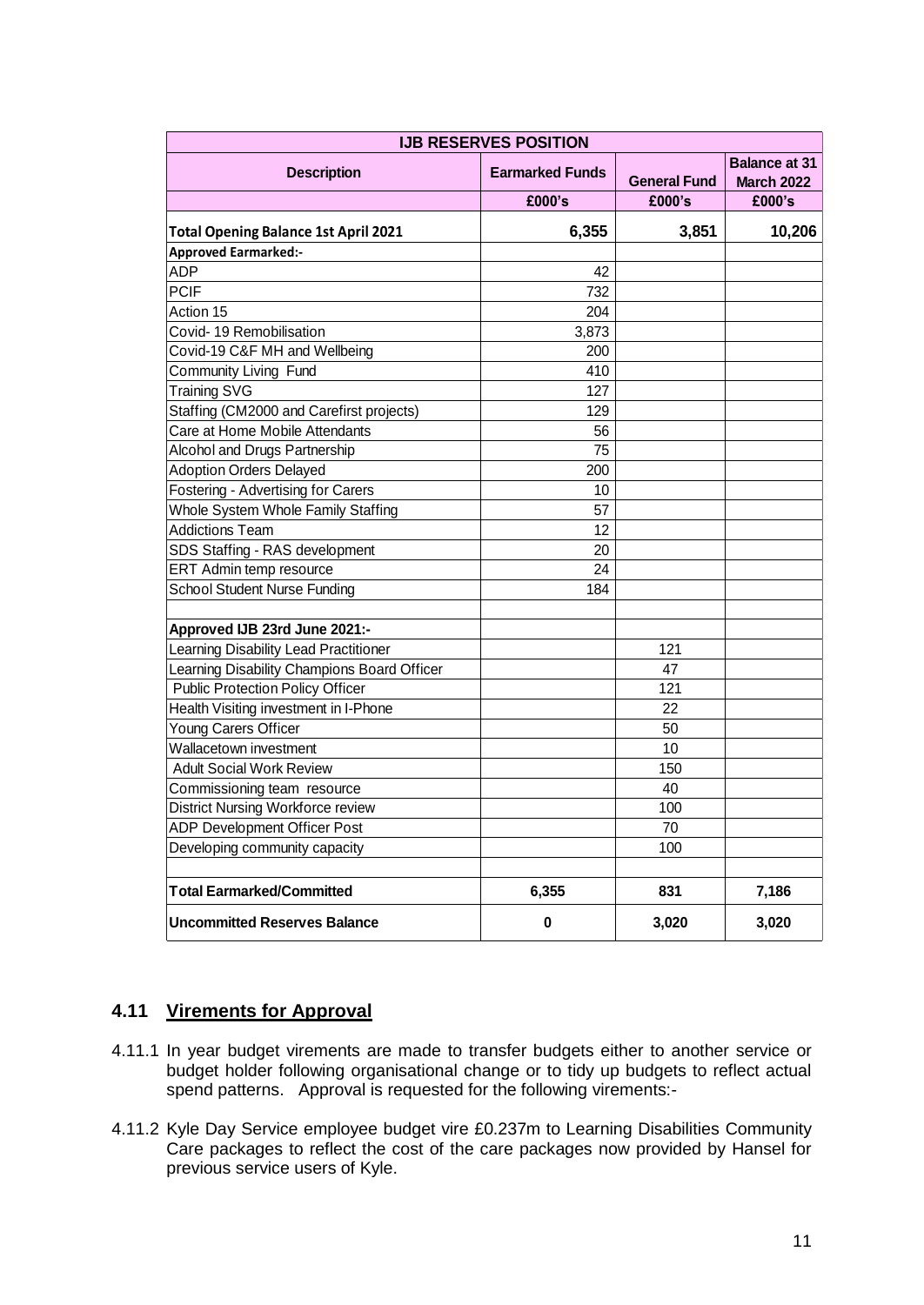## **4.12 Savings Targets**

- 4.12.1 Savings targets of £3.393m were approved in the 2021-22 budget and expected to be achieved this financial year to date. Appendix D details savings approved and progress made this year along with £0.567m outstanding efficienices from prior year that required to be actioned this year.
- 4.12.2 To date £2.798m (71%) of total approved efficiencies have been achieved. Good prgress in savings plans have been made along with work undertaken last year with full benefits realised in 2021-22 within outwith authority placements, savings in mileage from changes to working model and move to virtual meetings. Savings in supplies and services due to implementation of CM2000, carefirst and working from home. Efficiencies within care at home are anticipated following successful reablement intervention reducing the demand on mainstream care at home, analysis undertaken has shown 49% of service users who receive reablement are independent and do not require mainstream care at home services. The savings within the care home budget were approved last year based on prior investment not being fully needed, there has been a recent change in demand for care home placements, this will be addressed in the budget for 2022-23.
- 4.12.3 The table below, summarises the savings by BRAG status, defined as B Saving is complete,  $R - Not$  on Track requires action,  $A - Minor$  issues mitigation required,  $G$ savings on track for completion.

| <b>BRAG</b><br><b>Status</b> | <b>Total</b><br><b>Approved</b><br><b>Efficiencies</b> | <b>Achieved 21-</b><br>22 | <b>Projected to be</b><br>achieved | <b>Balance</b><br><b>Remaining</b> |
|------------------------------|--------------------------------------------------------|---------------------------|------------------------------------|------------------------------------|
| в                            | 1.788                                                  | 1.788                     | 0.000                              | 0.000                              |
| G                            | 2.056                                                  | 1.010                     | 1.046                              | 0.000                              |
| Α                            | 0.000                                                  | 0.000                     | 0.000                              | 0.000                              |
| R                            | 0.116                                                  | 0.000                     | 0.000                              | 0.116                              |
| <b>Total</b>                 | 3.960                                                  | 2.798                     | 1.046                              | 0.116                              |

4.12.4 The only saving within the red status requiring action is the review and implementation of a revised charging policy outstanding from prior year. Due to the pandemic this work was paused in 2020-21, as consultation process could not have been facilitated with ease. However, the Independent Review of Adult Social Care was published in February 2021 and includes recommendations to remove charging for non-residential social care support. Until we are clear on the recommendations to be taken forward this work will continue to be deferred.

## **4.13 Financial Risks**

- 4.13.1 The financial risks within the IJB's delivery of health and social care services over the next financial year are:
	- Cost of recovery and renewal from the pandemic, as services start to reopen and redesign providers costs may not correlate to the budget availability;
	- The levels of non-recurring funding for specific policies are reducing the level of flexibility in managing the finances locally and directing to areas of specific need;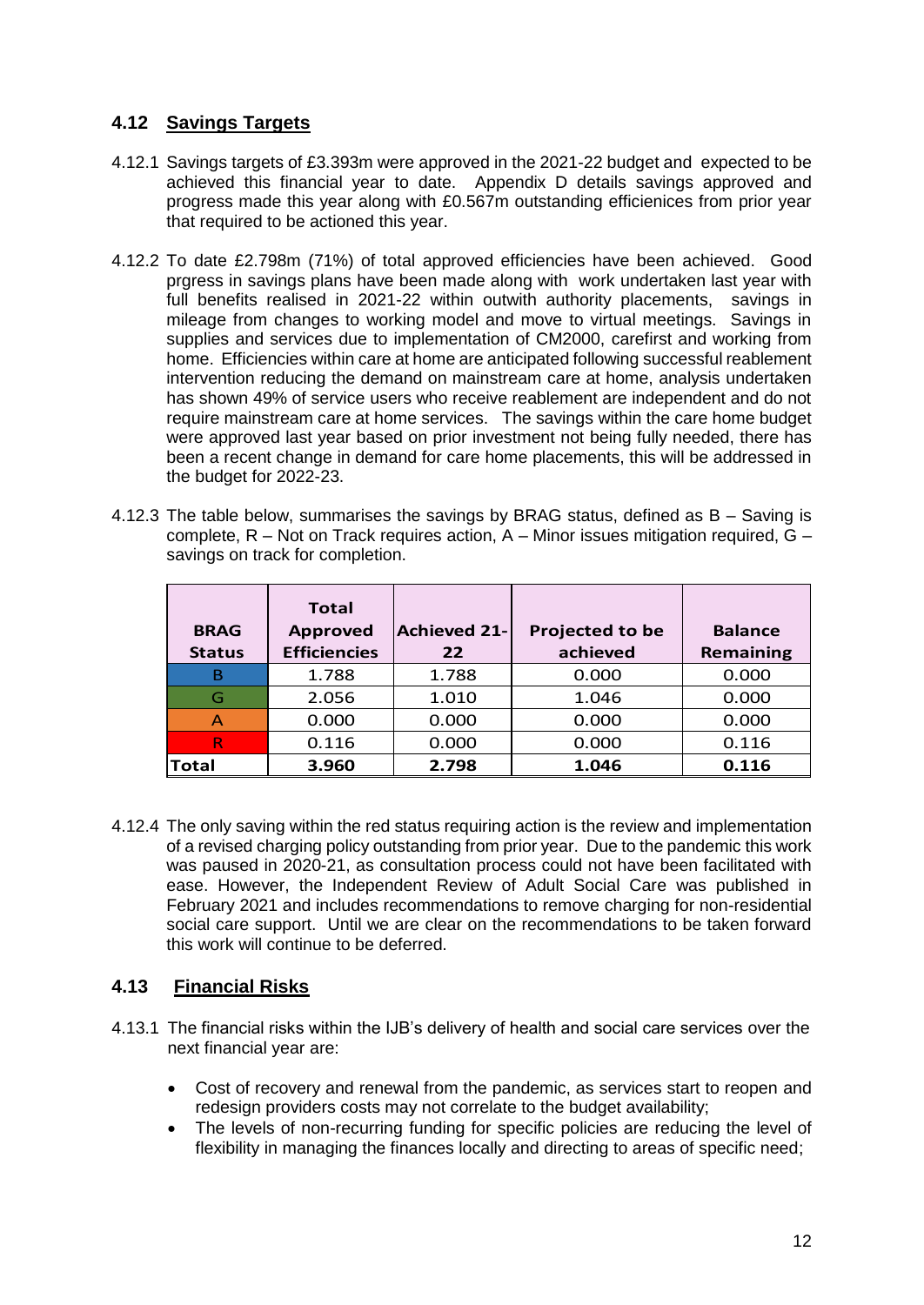- Ability to financially plan in medium to longer term is hindered by the levels of nonrecurring funding and the financial settlement from Scottish Government on an annual basis;
- Implementation of recommendations from the Independent Adult Care Review specifically the removal of non-residential charging if not fully funded will be a risk to financial sustainability;
- Uncertainty in levels of demand as we move out of the pandemic;
- Implementation of fair shares for the Set Aside budget, South Ayrshire are using more than their current NRAC share.
- 4.13.2 The above risks will be continued to be monitored during the year through continued budget monitoring, robust savings plans and transformation activities. The IJB is in a position this year that reserves are available to help mitigate any financial challenges that arise, however there is a balance that needs to be achieved in utilising reserves to support transformation and to assist in longer term financial sustainability.

## **5 STRATEGIC CONTEXT**

5.1 The IJB is expected to operate within the resources available. This report contributes to the IJB Strategic Objective to "operate sound strategic and operational management systems and processes."

## **6 RESOURCE IMPLICATIONS**

#### **6.1 Financial Implications**

6.1.1 The financial implications for the IJB Integrated Budget are outlined within the report.

#### **6.2 Human Resource Implications**

6.2.1 There are no human resource implications arising from this report.

#### **6.3 Legal Implications**

6.3.1 There are no legal implications arising from this report.

#### **7 CONSULTATION AND PARTNERSHIP WORKING**

7.1 This report has been prepared in conjunction with colleagues from South Ayrshire Council and NHS Ayrshire and Arran.

#### **8 RISK ASSESSMENT**

- 8.1 The report sets out the financial risks.
- **8.2** The IJB Risk Management Strategy categorises the level of financial risk as high.

#### **9 EQUALITIES IMPLICATIONS**

9.1 There are no immediate equality implications arising from the report.

## **10 SUSTAINABILITY IMPLICATIONS**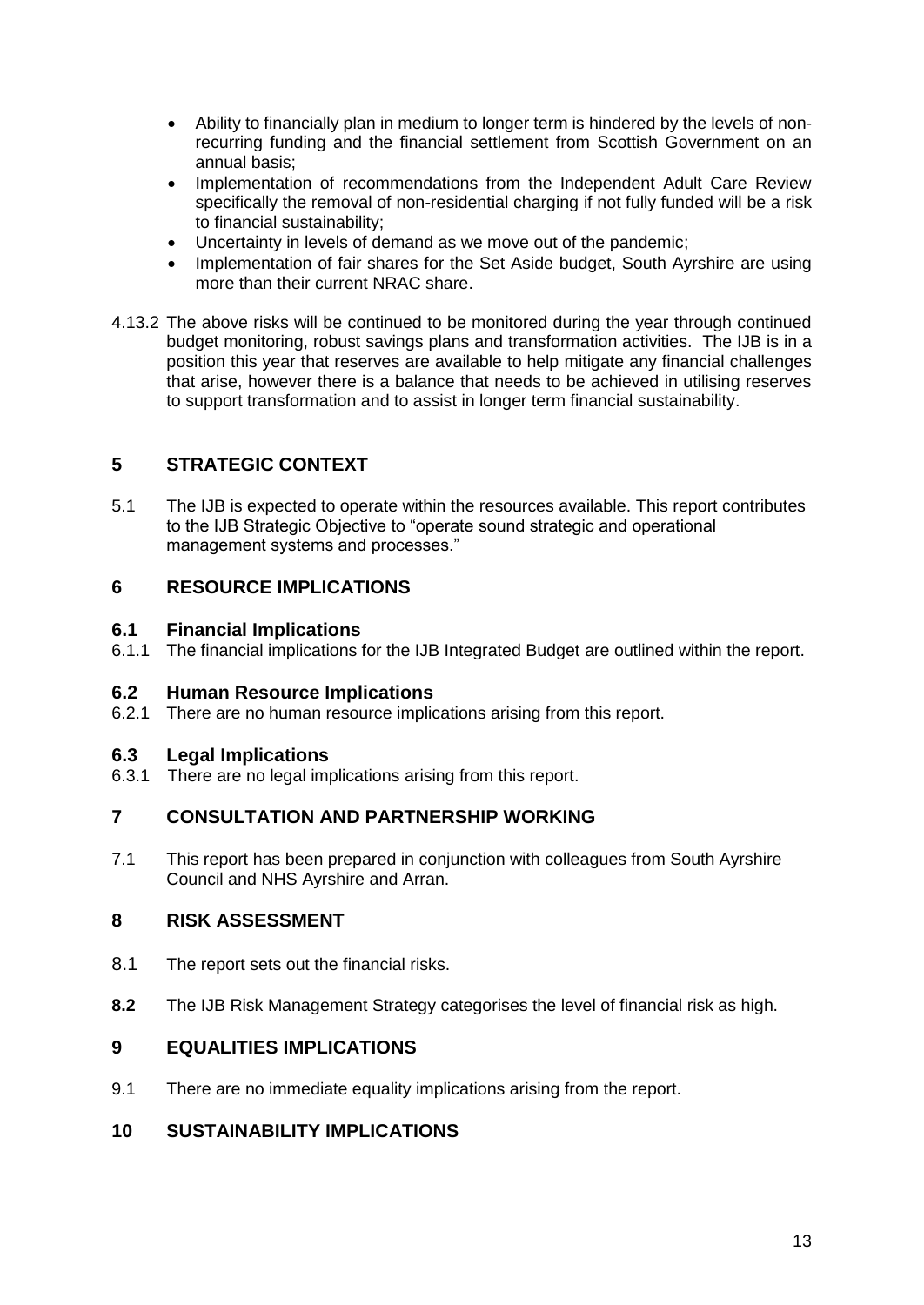10.1 There are no environmental sustainability issues arising from the approval of this report by the IJB.

## **REPORT AUTHOR AND PERSON TO CONTACT**

Name: Lisa Duncan Phone number: 01292 - 612392 Email address: lisa.duncan2@south-ayrshire.gov.uk

#### **BACKGROUND PAPERS**

#### **APPENIDX A**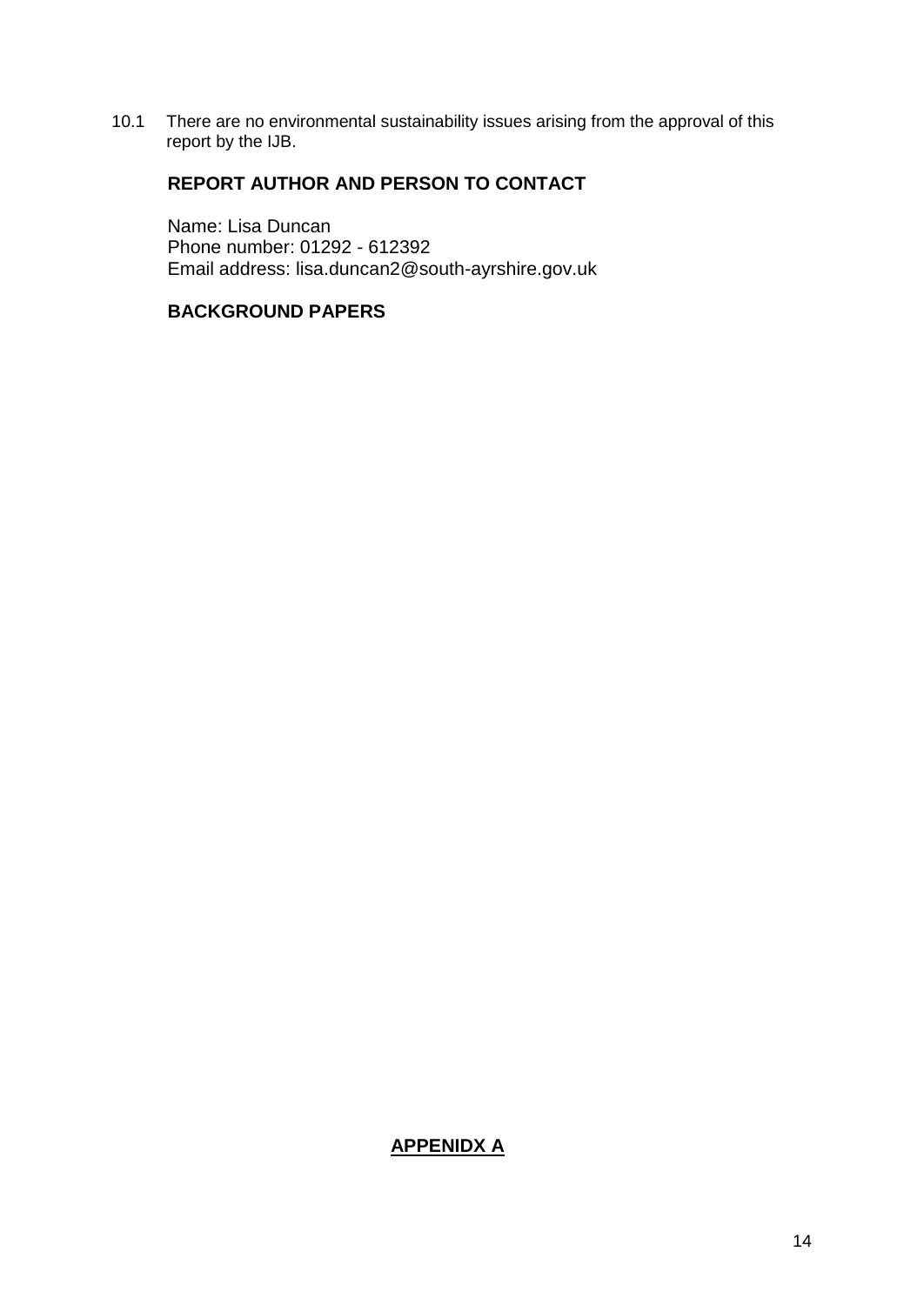| South Ayrshire Health & Social Care Partnership |               |            |                     |  |  |  |
|-------------------------------------------------|---------------|------------|---------------------|--|--|--|
| Financial Report as at 31st July 2021           |               |            |                     |  |  |  |
|                                                 |               |            |                     |  |  |  |
|                                                 | 2021/22       |            |                     |  |  |  |
|                                                 |               | Integrated |                     |  |  |  |
| Table 1                                         |               |            |                     |  |  |  |
|                                                 |               | Actual     | Variance<br>(Over)/ |  |  |  |
|                                                 | <b>Budget</b> | Outturn    | <b>Underspend</b>   |  |  |  |
|                                                 | £'000         | £'000      | £'000               |  |  |  |
| <b>Older People</b>                             | 45,022        | 45,385     | (363)               |  |  |  |
| <b>Physical Disabilities</b>                    | 3,932         | 4,261      | (329)               |  |  |  |
| <b>Biggart Hospital</b>                         | 4,962         | 5,126      | (164)               |  |  |  |
| Girvan Hospital                                 | 1,418         | 1,413      | 5                   |  |  |  |
| <b>Community Nursing</b>                        | 2,964         | 3,048      | (84)                |  |  |  |
| Intermediate Care and Rehabilitation            | 1,622         | 1,399      | 223                 |  |  |  |
| AHPs                                            | 6,444         | 6,336      | 108                 |  |  |  |
| <b>Total Community Care &amp; Health</b>        | 66,364        | 66,968     | (604)               |  |  |  |
| <b>C&amp;F Social Work Services</b>             | 21,867        | 21,474     | 393                 |  |  |  |
| <b>Criminal Justice</b>                         | (4)           | (22)       | 18                  |  |  |  |
| <b>Health Visiting</b>                          | 2,644         | 2,686      | (42)                |  |  |  |
| <b>Total Children and Justice Services</b>      | 24,507        | 24,138     | 369                 |  |  |  |
| <b>Learning Disabilities</b>                    | 20,970        | 21,201     | (231)               |  |  |  |
| <b>Mental Health Community Teams</b>            | 6,458         | 6,358      | 100                 |  |  |  |
| Addictions                                      | 2,621         | 2,641      | (20)                |  |  |  |
| <b>Total Mental Health Services</b>             | 30,049        | 30,200     | (151)               |  |  |  |
| Directorate                                     | 6,014         | 5,726      | 288                 |  |  |  |
| <b>Other Services</b>                           | 1,431         | 1,531      | (100)               |  |  |  |
| Payroll management target                       | (1, 139)      | (1, 139)   | 0                   |  |  |  |
| <b>Total Support Services</b>                   | 6,306         | 6,118      | 188                 |  |  |  |
| <b>Integrated Care Fund/ Delayed Discharge</b>  | 559           | 550        | 9                   |  |  |  |
| <b>Scheme of Assistance</b>                     | 793           | 793        | $\mathbf 0$         |  |  |  |
| <b>Inter Agency Payments</b>                    | O             | O          | 0                   |  |  |  |
| Prescribing                                     | 24,397        | 24,397     | 0                   |  |  |  |
| <b>General Medical Services</b>                 | 18,881        | 18,816     | 65                  |  |  |  |
| <b>Total Primary Care</b>                       | 43,278        | 43,213     | 65                  |  |  |  |
| <b>Community Store</b>                          | 849           | 849        | O                   |  |  |  |
| TEC                                             | з             | з          | 0                   |  |  |  |
| <b>Family Nurse Partnership</b>                 | 1,295         | 1,275      | 20                  |  |  |  |
| <b>Continence Team</b>                          | 441           | 483        | (42)                |  |  |  |
| <b>Total Hosted Services</b>                    | 2,588         | 2,610      | (22)                |  |  |  |
| Debt Repayment                                  | 1,092         | 1,092      | $\Omega$            |  |  |  |
| <b>COVID Expenditure</b>                        | 4,935         | 4,935      | 0                   |  |  |  |
| <b>PARTNERSHIP TOTAL</b>                        | 180,471       | 180,617    | (146)               |  |  |  |
| <b>Recharges from other Partnerships</b>        | 43,757        | 43,445     | 312                 |  |  |  |
| <b>Recharges to other Partnerships</b>          | (1,797)       | (1, 812)   | 15                  |  |  |  |
| <b>Acute Hospitals</b>                          | 28,311        | 28,311     | 0                   |  |  |  |
|                                                 |               |            |                     |  |  |  |
| <b>IJB Core Budget Total</b>                    | 250,742       | 250,561    | 181                 |  |  |  |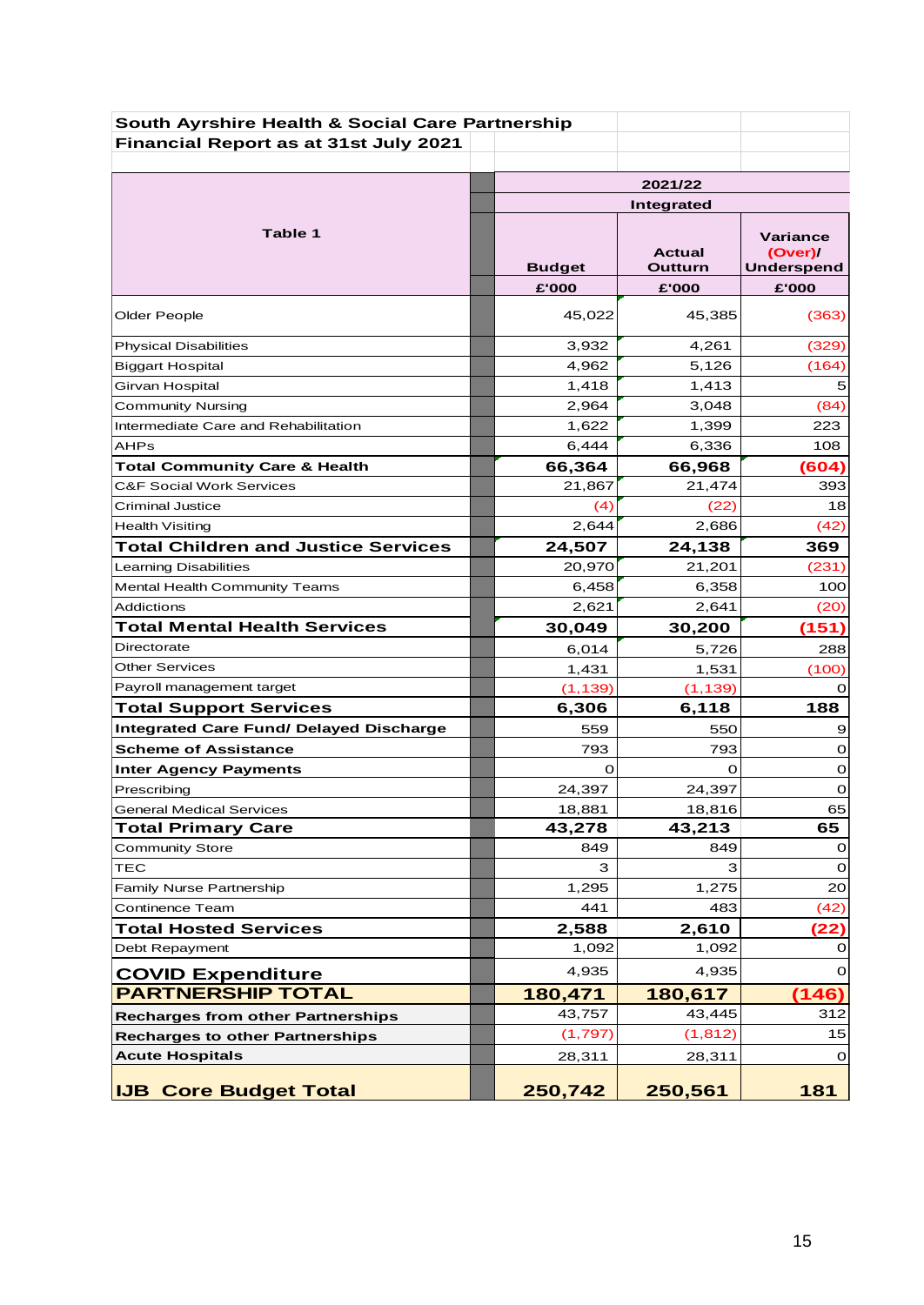## **APPENDIX B**

| 2021/22                                        |                        |                               |                                            |                        | 2021/22                       |                                                   | 2021/22                |                                   |                                                                 |  |
|------------------------------------------------|------------------------|-------------------------------|--------------------------------------------|------------------------|-------------------------------|---------------------------------------------------|------------------------|-----------------------------------|-----------------------------------------------------------------|--|
|                                                |                        | <b>Council</b>                |                                            |                        | <b>NHS</b>                    |                                                   | Integrated             |                                   |                                                                 |  |
| Table 1                                        | <b>Budget</b><br>£'000 | Projected<br>Outturn<br>£'000 | Variance<br>(Over)/<br>Underspend<br>£'000 | <b>Budget</b><br>£'000 | Projected<br>Outturn<br>£'000 | Variance<br>(Over)/<br><b>Underspend</b><br>£'000 | <b>Budget</b><br>£'000 | <b>Actual</b><br>Outturn<br>£'000 | Variance<br>(Over)/<br><b>Underspen</b><br>$\mathbf d$<br>£'000 |  |
|                                                |                        |                               |                                            |                        |                               |                                                   |                        |                                   |                                                                 |  |
| Older People                                   | 45,022                 | 45,385                        | (363)                                      | O                      | $\mathbf 0$                   | $\mathbf 0$                                       | 45,022                 | 45,385                            | (363)                                                           |  |
| <b>Physical Disabilities</b>                   | 3,932                  | 4,261                         | (329)                                      | $\Omega$               | $\Omega$                      | $\mathbf 0$                                       | 3,932                  | 4,261                             | (329)                                                           |  |
| <b>Biggart Hospital</b>                        | $\Omega$               | $\Omega$                      | O                                          | 4,962                  | 5,126                         | (164)                                             | 4,962                  | 5,126                             | (164)                                                           |  |
| Girvan Hospital                                | $\Omega$               | $\mathbf 0$                   | $\mathbf 0$                                | 1,418                  | 1,413                         | 5                                                 | 1,418                  | 1,413                             | 5                                                               |  |
| <b>Community Nursing</b>                       | ∩                      | $\mathbf 0$                   | $\mathbf 0$                                | 2,964                  | 3,048                         | (84)                                              | 2,964                  | 3,048                             | (84)                                                            |  |
| Intermediate Care and Rehabilitation           | $\Omega$               | $\mathbf 0$                   | $\mathbf{O}$                               | 1,622                  | 1,399                         | 223                                               | 1,622                  | 1,399                             | 223                                                             |  |
| <b>AHPs</b>                                    | $\Omega$               | $\mathbf 0$                   | $\Omega$                                   | 6,444                  | 6,336                         | 108                                               | 6,444                  | 6,336                             | 108                                                             |  |
| <b>Total Community Care &amp; Health</b>       | 48,954                 | 49,646                        | (692                                       | 17,410                 | 17,322                        | 88                                                | 66,364                 | 66,968                            | (604                                                            |  |
| <b>C&amp;F Social Work Services</b>            | 21,867                 | 21,474                        | 393                                        | O                      | $\mathbf 0$                   | $\mathbf 0$                                       | 21,867                 | 21,474                            | 393                                                             |  |
| <b>Criminal Justice</b>                        | (4)                    | (22)                          | 18                                         | $\mathbf 0$            | $\Omega$                      | $\mathbf 0$                                       | (4)                    | (22)                              | 18                                                              |  |
| <b>Health Visiting</b>                         | $\Omega$               | $\mathbf{o}$                  | 0                                          | 2,644                  | 2,686                         | (42)                                              | 2,644                  | 2,686                             | (42)                                                            |  |
| <b>Total Children and Justice Services</b>     | 21,863                 | 21,452                        | 411                                        | 2,644                  | 2,686                         | (42)                                              | 24,507                 | 24,138                            | 369                                                             |  |
| Learning Disabilities                          | 20,504                 | 20,784                        | (280)                                      | 466                    | 417                           | 49                                                | 20,970                 | 21,201                            | (231)                                                           |  |
| Mental Health Community Teams                  | 3,700                  | 3,654                         | 46                                         | 2,758                  | 2,704                         | 54                                                | 6,458                  | 6,358                             | 100                                                             |  |
| Addictions                                     | 1,414                  | 1,414                         | $\circ$                                    | 1,059                  | 1,079                         | (20)                                              | 2,473                  | 2,493                             | (20)                                                            |  |
| <b>Total Mental Health Services</b>            | 25,618                 | 25,852                        | (234)                                      | 4283                   | 4200                          | 83                                                | 29,901                 | 30,052                            | (151)                                                           |  |
| Directorate                                    | 3,104                  | 3,104                         | $\Omega$                                   | 3,058                  | 2,770                         | 288                                               | 6,162                  | 5,874                             | 288                                                             |  |
| <b>Other Services</b>                          | 1,431                  | 1,531                         | (100)                                      | 0                      | $\mathbf 0$                   | $\mathbf{o}$                                      | 1,431                  | 1,531                             | (100)                                                           |  |
| Payroll management target                      | (1, 139)               | (1, 139)                      | $\mathbf{O}$                               | $\mathbf{o}$           | $\mathbf 0$                   | $\mathbf 0$                                       | (1, 139)               | (1, 139)                          | $\Omega$                                                        |  |
| <b>Total Support Services</b>                  | 3,396                  | 3,496                         | (100)                                      | 3,058                  | 2,770                         | 288                                               | 6,454                  | 6,266                             | 188                                                             |  |
| <b>Integrated Care Fund/ Delayed Discharge</b> | 243                    | 243                           | $\mathbf{O}$                               | 316                    | 307                           | 9                                                 | 559                    | 550                               | 9                                                               |  |
| <b>Scheme of Assistance</b>                    | 793                    | 793                           | οl                                         | 0                      | C                             | $\mathbf 0$                                       | 793                    | 793                               | $\mathbf 0$                                                     |  |
| <b>Inter Agency Payments</b>                   | (22, 484)              | (22, 484)                     | $\circ$                                    | 22,484                 | 22,484                        | $\mathbf 0$                                       | $\Omega$               | $\Omega$                          | $\mathbf 0$                                                     |  |
| Prescribing                                    | $\Omega$               | $\mathbf 0$                   | οI                                         | 24,397                 | 24,397                        | $\mathbf{o}$                                      | 24,397                 | 24,397                            | $\mathbf 0$                                                     |  |
| <b>General Medical Services</b>                | $\Omega$               | $\mathbf 0$                   | $\mathbf{O}$                               | 18,881                 | 18,816                        | 65                                                | 18,881                 | 18,816                            | 65                                                              |  |
| Total Primary Care                             | $\Omega$               | $\mathbf{o}$                  | οI                                         | 43,278                 | 43,213                        | 65                                                | 43,278                 | 43,213                            | 65                                                              |  |
| Community Store                                | $\Omega$               | $\mathbf 0$                   | $\mathbf{O}$                               | 849                    | 849                           | $\mathbf{o}$                                      | 849                    | 849                               | $\mathbf O$                                                     |  |
| TEC                                            | $\Omega$               | $\mathbf 0$                   | οI                                         | 3                      | 3                             | $\mathbf{o}$                                      | 3                      | з                                 | $\mathbf 0$                                                     |  |
| Family Nurse Partnership                       | $\Omega$               | $\mathbf 0$                   | $\Omega$                                   | 1,295                  | 1,275                         | 20                                                | 1,295                  | 1,275                             | 20                                                              |  |
| Continence Team                                | $\Omega$               | $\mathbf 0$                   | $\mathbf{O}$                               | 441                    | 483                           | (42)                                              | 441                    | 483                               | (42)                                                            |  |
| <b>Total Hosted Services</b>                   | $\Omega$               | $\Omega$                      | ΩI                                         | 2,588                  | 2,610                         | (22)                                              | 2,588                  | 2,610                             | (22)                                                            |  |
| Debt Repayment                                 | 1,092                  | 1,092                         | $\mathbf{O}$                               | $\Omega$               | $\Omega$                      | $\mathbf 0$                                       | 1,092                  | 1,092                             | $\mathbf 0$                                                     |  |
| <b>COVID Expenditure</b>                       | 4,009                  | 4,009                         | $\Omega$                                   | 926                    | 926                           | 0                                                 | 4,935                  | 4,935                             | $\Omega$                                                        |  |
| <b>PARTNERSHIP TOTAL</b>                       | 83,484                 | 84,099                        | (615)                                      | 96,987                 | 96,518                        | 469                                               | 180,471                | 180,617                           | (146)                                                           |  |
| <b>Recharges from other Partnerships</b>       |                        |                               |                                            | 43,757                 | 43,445                        | 312                                               | 43,757                 | 43,445                            | 312                                                             |  |
| <b>Recharges to other Partnerships</b>         |                        |                               |                                            | (1,797)                | (1, 812)                      | 15                                                | (1,797)                | (1, 812)                          | 15                                                              |  |
| <b>Acute Hospitals</b>                         |                        |                               |                                            | 28,311                 | 28,311                        | $\mathbf 0$                                       | 28,311                 | 28,311                            | $\mathbf 0$                                                     |  |
| <b>IJB Core Budget Total</b>                   | 83.484                 | 84.099                        | (615)                                      | 167,258                | 166.462                       | 796                                               | 250.742                | 250.561                           | 181                                                             |  |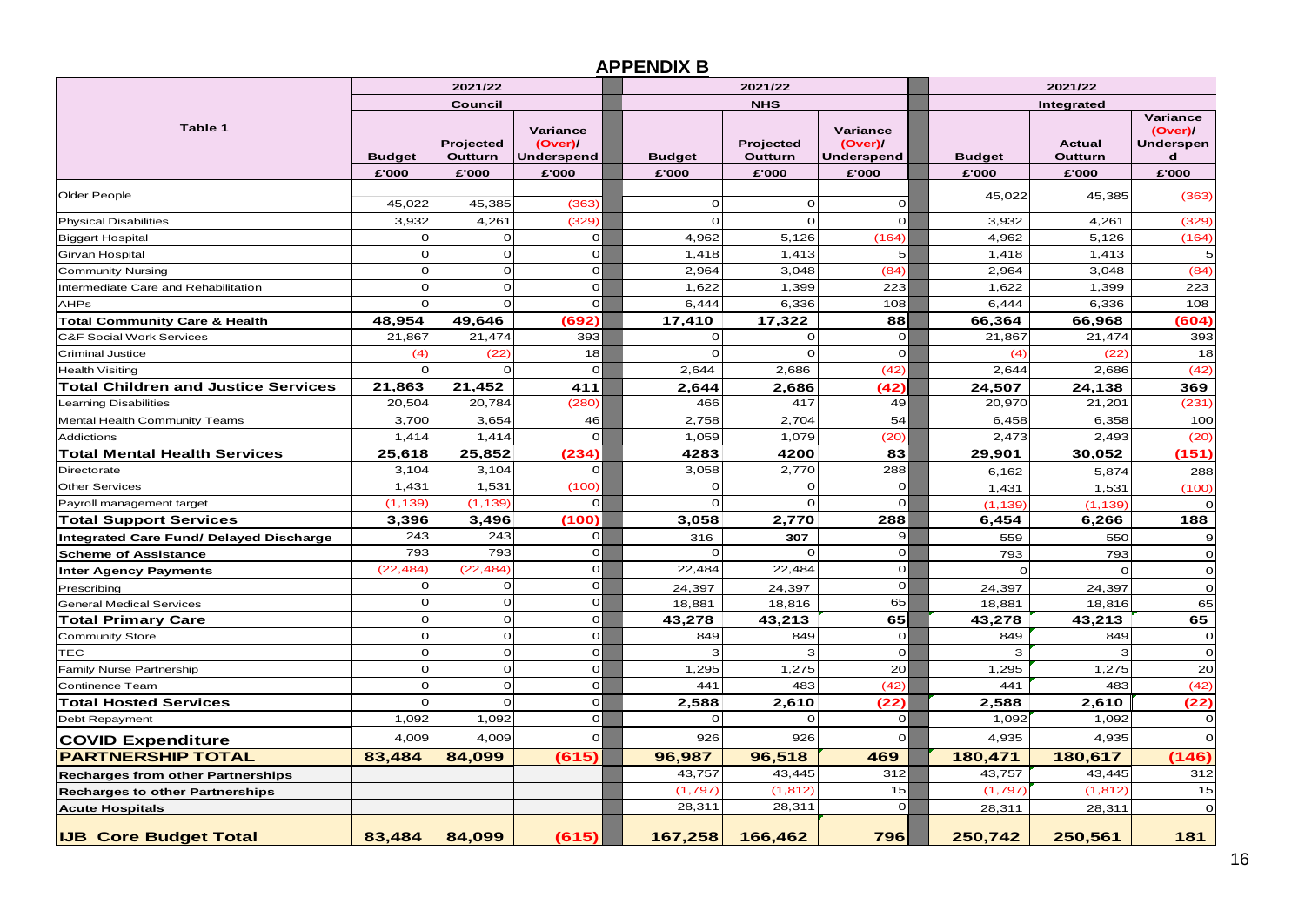| <b>Council</b>                                | <b>Permanent or</b><br><b>Temporary</b> | £'000          |
|-----------------------------------------------|-----------------------------------------|----------------|
| <b>Approved Budget</b>                        |                                         | 79,705         |
| Transfer to NHS interagency                   |                                         | 492            |
| Scheme of Assistance                          | т                                       | $\overline{4}$ |
| CJ Grant income                               | т                                       | (2, 117)       |
| Earmarked Funds B/fwd                         | т                                       | 1,163          |
| Earmarked Covid B Fw/d                        | т                                       | 3,838          |
| <b>Meditation Co-ordinator Post Funding</b>   | Τ                                       | 30             |
| <b>Covid Costs Balance</b>                    | T                                       | 369            |
| <b>Budget as at Period 4</b>                  |                                         | 83,484         |
|                                               |                                         |                |
| <b>NHS</b>                                    | <b>Permanent or</b><br><b>Temporary</b> | £'000          |
| <b>Approved Budget</b>                        |                                         | 92,154         |
| Non-Recurring Funding 20/21 Adjustment        | т                                       | (708)          |
| 20/21 Veterans First Correction               | P                                       | (5)            |
| 20/21 District Nursing Allocation             | P                                       | (10)           |
| <b>GMS</b>                                    | T                                       | 2,329          |
| Prescribing                                   | т                                       | 1,119          |
| <b>Community Equipment Store (DEL Monies)</b> | т                                       | 350            |
| <b>District Nursing Allocation</b>            | P                                       | 87             |
| Family Nurse Partnership (Uplift)             | P                                       | 123            |
| Advanced Physio GM Post to Nursing Director   | T                                       | (12)           |
| <b>Public Health Funding</b>                  | т                                       | (23)           |
| <b>Respiratory Rapid Response</b>             | P                                       | (63)           |
| <b>Covid Costs</b>                            | т                                       | 926            |
| Covid Rehab AHP's                             | т                                       | 56             |
| Podiatry Re-Align from East HSCP              | Р                                       | 664            |
| <b>Budget as at Period 4</b>                  |                                         | 96,987         |

## **APPENDIX C PARTNERHSIP BUDGET MOVEMENTS**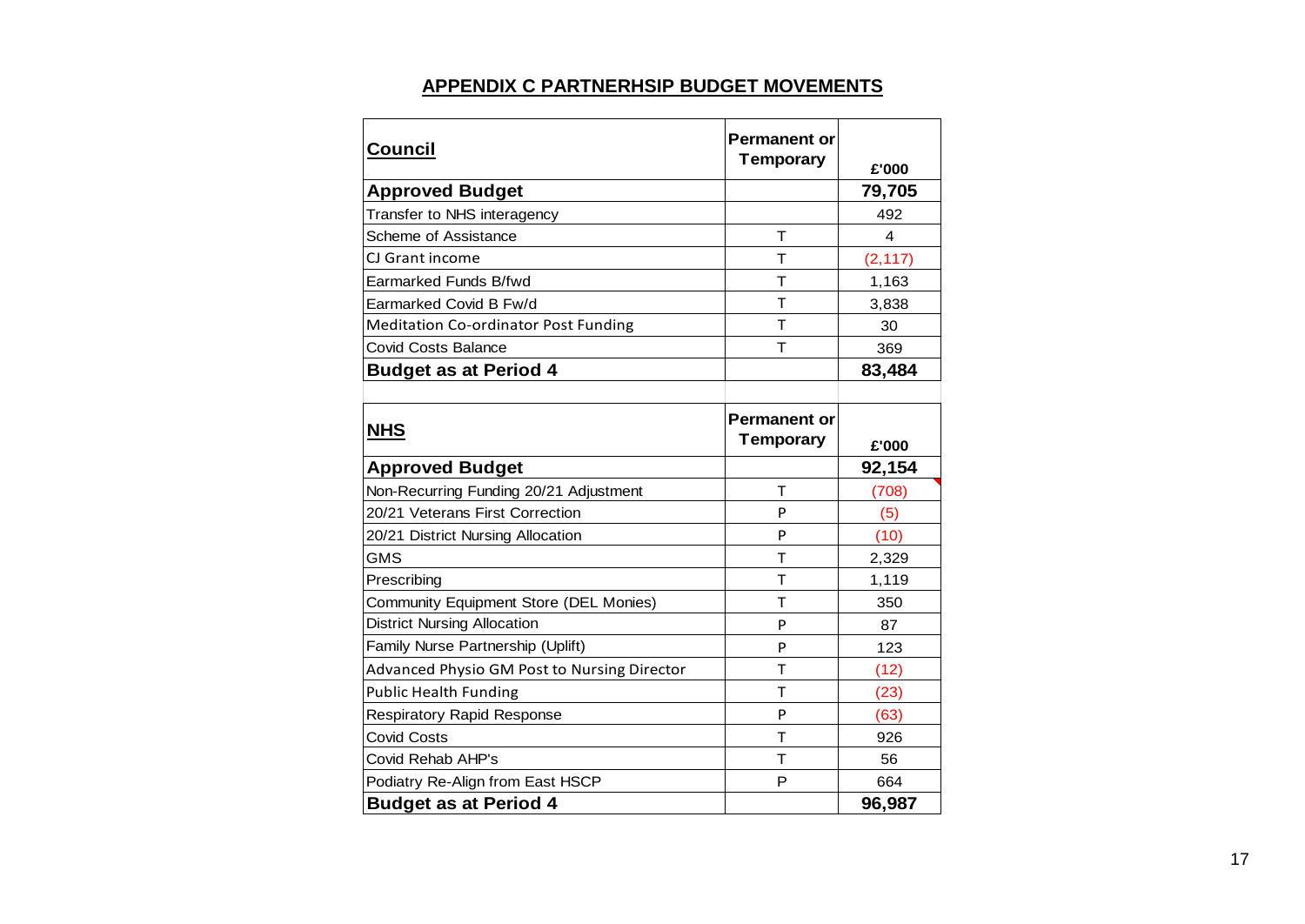## **APPENDIX D SAVINGS SCHEDULE**

| <b>Further</b><br><b>Achieved 21-</b><br>achievement<br><b>Balance</b><br><b>Saving Title</b><br>Partner<br><b>Approved</b><br><b>BRAG Status</b><br><b>Efficiencies 21-22</b><br>22<br>projected<br>remaining<br><b>Comments</b><br>Prior Year Saving Ongoing - met on temp<br><b>SAC</b><br>PY<br>0<br>G.<br>(55,900)<br>(55,900)<br>O<br>basis this year<br>Not implemented - on hold awaiting the<br>outcome of the Independent Review of Adult<br><b>SAC</b><br>PY<br>R<br>0<br>0<br>(116,000)<br>Social Care recommendations<br>(116,000)<br>$\Omega$<br><b>SAC</b><br>PY<br>$\overline{B}$<br>(324,000)<br>(324,000)<br>$\mathbf 0$<br>Achieved through review of packages<br><b>SAC</b><br>PY<br>G.<br>(71,500)<br>0<br>(71,500)<br>0<br>Review to be undertaken<br>(379,900)<br>(71,500)<br>(116,000)<br>(567, 400)<br>0<br><b>SAC</b><br>2021-22<br>B.<br>(70,000)<br>0<br>(70,000)<br>Saving has been achieved in full this year<br>New commissioning officer in post to assist<br><b>SAC</b><br>0<br>2021-22<br>G<br>(50,000)<br>(50,000)<br>0<br>in review and development of services<br>Due to Covid works on the house have been<br>delayed, savings anticipated to be made<br>Cunningham Place Children's House<br>through reduction in one residential<br><b>SAC</b><br>2021-22<br>(95,000)<br>0<br>(95,000)<br>0<br>G.<br>placement.<br>Saving achieved last year through reduction<br>in placements, full year effect realised this<br>Intensive Family Support Reduce<br>$\mathbf 0$<br>OWA placements<br><b>SAC</b><br>2021-22<br>B.<br>(400.000)<br>(400.000)<br>$\mathbf 0$<br>vear.<br>Reablement Team expected to be at full<br>capacity in September. Analysis has<br>highlighted successful reablement has<br>$\mathbf 0$<br><b>SAC</b><br>2021-22<br>G<br>(400,000)<br>(400,000)<br>reduced mainstream demand<br>through reduction in demand<br>SAC<br>2021-22<br>G<br>(777,000)<br>$\mathbf 0$<br>(777,000)<br>Budget removed for 21-22<br>In progress ongoing work in team to increase<br>use of technology based services and<br>commission responder services to reduce<br><b>SAC</b><br>2021-22<br>G<br>(406, 641)<br>(47,000)<br>(359, 641)<br>0<br>sleepovers where possible<br>Review of Adult Care Packages<br>Ongoing commissioning work with providers<br>reviewing services pre-covid, savings<br><b>Transform Services</b><br><b>SAC</b><br>2021-22<br>G.<br>(200,000)<br>(130,000)<br>(70,000)<br>0<br>achieved from private day care provision<br>Based on current projection, target has been<br><b>SAC</b><br>2021-22<br>$\mathbf{B}$<br>(200,000)<br>(200,000)<br>0<br>achieved for this financial year<br>Direct Payments - review SDS support<br>Based on current projection, target has been<br><b>SAC</b><br>2021-22<br>B.<br>(50,000)<br>(50,000)<br>0<br>achieved for this financial year<br>Mileage and Transport Review<br>Based on current projection, target has been<br>Supplies and Services Review<br><b>SAC</b><br>2021-22<br>B.<br>(180,000)<br>(180,000)<br>0<br>achieved for this financial year<br>Training Budget reduce for one off<br>funding in 19/20 Budget<br><b>SAC</b><br>2021-22<br>B<br>(164,000)<br>0<br>Budget removed for 21-22<br>(164,000)<br>Based on current projection, target has been<br>0<br><b>SAC</b><br>2021-22<br>B.<br>(200,000)<br>0<br>(200,000)<br>achieved for this financial year<br>Based on current projection, target has been<br><b>SAC</b><br>2021-22<br>$\mathbf{B}$<br>0<br>0<br>(200,000)<br>(200,000)<br>achieved for this financial year<br>(3,392,641)<br>(2,418,000)<br>(974, 641)<br>$\mathbf{o}$ |                                          |  | £ | £ | £ | £ |  |
|----------------------------------------------------------------------------------------------------------------------------------------------------------------------------------------------------------------------------------------------------------------------------------------------------------------------------------------------------------------------------------------------------------------------------------------------------------------------------------------------------------------------------------------------------------------------------------------------------------------------------------------------------------------------------------------------------------------------------------------------------------------------------------------------------------------------------------------------------------------------------------------------------------------------------------------------------------------------------------------------------------------------------------------------------------------------------------------------------------------------------------------------------------------------------------------------------------------------------------------------------------------------------------------------------------------------------------------------------------------------------------------------------------------------------------------------------------------------------------------------------------------------------------------------------------------------------------------------------------------------------------------------------------------------------------------------------------------------------------------------------------------------------------------------------------------------------------------------------------------------------------------------------------------------------------------------------------------------------------------------------------------------------------------------------------------------------------------------------------------------------------------------------------------------------------------------------------------------------------------------------------------------------------------------------------------------------------------------------------------------------------------------------------------------------------------------------------------------------------------------------------------------------------------------------------------------------------------------------------------------------------------------------------------------------------------------------------------------------------------------------------------------------------------------------------------------------------------------------------------------------------------------------------------------------------------------------------------------------------------------------------------------------------------------------------------------------------------------------------------------------------------------------------------------------------------------------------------------------------------------------------------------------------------------------------------------------------------------------------------------------------------------------------------------------------------------------------------------------------------------------------------------------------------------------------------------------------------------------------------|------------------------------------------|--|---|---|---|---|--|
|                                                                                                                                                                                                                                                                                                                                                                                                                                                                                                                                                                                                                                                                                                                                                                                                                                                                                                                                                                                                                                                                                                                                                                                                                                                                                                                                                                                                                                                                                                                                                                                                                                                                                                                                                                                                                                                                                                                                                                                                                                                                                                                                                                                                                                                                                                                                                                                                                                                                                                                                                                                                                                                                                                                                                                                                                                                                                                                                                                                                                                                                                                                                                                                                                                                                                                                                                                                                                                                                                                                                                                                                                |                                          |  |   |   |   |   |  |
|                                                                                                                                                                                                                                                                                                                                                                                                                                                                                                                                                                                                                                                                                                                                                                                                                                                                                                                                                                                                                                                                                                                                                                                                                                                                                                                                                                                                                                                                                                                                                                                                                                                                                                                                                                                                                                                                                                                                                                                                                                                                                                                                                                                                                                                                                                                                                                                                                                                                                                                                                                                                                                                                                                                                                                                                                                                                                                                                                                                                                                                                                                                                                                                                                                                                                                                                                                                                                                                                                                                                                                                                                |                                          |  |   |   |   |   |  |
|                                                                                                                                                                                                                                                                                                                                                                                                                                                                                                                                                                                                                                                                                                                                                                                                                                                                                                                                                                                                                                                                                                                                                                                                                                                                                                                                                                                                                                                                                                                                                                                                                                                                                                                                                                                                                                                                                                                                                                                                                                                                                                                                                                                                                                                                                                                                                                                                                                                                                                                                                                                                                                                                                                                                                                                                                                                                                                                                                                                                                                                                                                                                                                                                                                                                                                                                                                                                                                                                                                                                                                                                                |                                          |  |   |   |   |   |  |
|                                                                                                                                                                                                                                                                                                                                                                                                                                                                                                                                                                                                                                                                                                                                                                                                                                                                                                                                                                                                                                                                                                                                                                                                                                                                                                                                                                                                                                                                                                                                                                                                                                                                                                                                                                                                                                                                                                                                                                                                                                                                                                                                                                                                                                                                                                                                                                                                                                                                                                                                                                                                                                                                                                                                                                                                                                                                                                                                                                                                                                                                                                                                                                                                                                                                                                                                                                                                                                                                                                                                                                                                                |                                          |  |   |   |   |   |  |
|                                                                                                                                                                                                                                                                                                                                                                                                                                                                                                                                                                                                                                                                                                                                                                                                                                                                                                                                                                                                                                                                                                                                                                                                                                                                                                                                                                                                                                                                                                                                                                                                                                                                                                                                                                                                                                                                                                                                                                                                                                                                                                                                                                                                                                                                                                                                                                                                                                                                                                                                                                                                                                                                                                                                                                                                                                                                                                                                                                                                                                                                                                                                                                                                                                                                                                                                                                                                                                                                                                                                                                                                                | LD Day Services                          |  |   |   |   |   |  |
|                                                                                                                                                                                                                                                                                                                                                                                                                                                                                                                                                                                                                                                                                                                                                                                                                                                                                                                                                                                                                                                                                                                                                                                                                                                                                                                                                                                                                                                                                                                                                                                                                                                                                                                                                                                                                                                                                                                                                                                                                                                                                                                                                                                                                                                                                                                                                                                                                                                                                                                                                                                                                                                                                                                                                                                                                                                                                                                                                                                                                                                                                                                                                                                                                                                                                                                                                                                                                                                                                                                                                                                                                |                                          |  |   |   |   |   |  |
|                                                                                                                                                                                                                                                                                                                                                                                                                                                                                                                                                                                                                                                                                                                                                                                                                                                                                                                                                                                                                                                                                                                                                                                                                                                                                                                                                                                                                                                                                                                                                                                                                                                                                                                                                                                                                                                                                                                                                                                                                                                                                                                                                                                                                                                                                                                                                                                                                                                                                                                                                                                                                                                                                                                                                                                                                                                                                                                                                                                                                                                                                                                                                                                                                                                                                                                                                                                                                                                                                                                                                                                                                |                                          |  |   |   |   |   |  |
|                                                                                                                                                                                                                                                                                                                                                                                                                                                                                                                                                                                                                                                                                                                                                                                                                                                                                                                                                                                                                                                                                                                                                                                                                                                                                                                                                                                                                                                                                                                                                                                                                                                                                                                                                                                                                                                                                                                                                                                                                                                                                                                                                                                                                                                                                                                                                                                                                                                                                                                                                                                                                                                                                                                                                                                                                                                                                                                                                                                                                                                                                                                                                                                                                                                                                                                                                                                                                                                                                                                                                                                                                | Day care charging                        |  |   |   |   |   |  |
|                                                                                                                                                                                                                                                                                                                                                                                                                                                                                                                                                                                                                                                                                                                                                                                                                                                                                                                                                                                                                                                                                                                                                                                                                                                                                                                                                                                                                                                                                                                                                                                                                                                                                                                                                                                                                                                                                                                                                                                                                                                                                                                                                                                                                                                                                                                                                                                                                                                                                                                                                                                                                                                                                                                                                                                                                                                                                                                                                                                                                                                                                                                                                                                                                                                                                                                                                                                                                                                                                                                                                                                                                | <b>Review of Adult Care Packages</b>     |  |   |   |   |   |  |
|                                                                                                                                                                                                                                                                                                                                                                                                                                                                                                                                                                                                                                                                                                                                                                                                                                                                                                                                                                                                                                                                                                                                                                                                                                                                                                                                                                                                                                                                                                                                                                                                                                                                                                                                                                                                                                                                                                                                                                                                                                                                                                                                                                                                                                                                                                                                                                                                                                                                                                                                                                                                                                                                                                                                                                                                                                                                                                                                                                                                                                                                                                                                                                                                                                                                                                                                                                                                                                                                                                                                                                                                                | Review of Voluntary Organisations        |  |   |   |   |   |  |
|                                                                                                                                                                                                                                                                                                                                                                                                                                                                                                                                                                                                                                                                                                                                                                                                                                                                                                                                                                                                                                                                                                                                                                                                                                                                                                                                                                                                                                                                                                                                                                                                                                                                                                                                                                                                                                                                                                                                                                                                                                                                                                                                                                                                                                                                                                                                                                                                                                                                                                                                                                                                                                                                                                                                                                                                                                                                                                                                                                                                                                                                                                                                                                                                                                                                                                                                                                                                                                                                                                                                                                                                                | <b>Budgets</b>                           |  |   |   |   |   |  |
|                                                                                                                                                                                                                                                                                                                                                                                                                                                                                                                                                                                                                                                                                                                                                                                                                                                                                                                                                                                                                                                                                                                                                                                                                                                                                                                                                                                                                                                                                                                                                                                                                                                                                                                                                                                                                                                                                                                                                                                                                                                                                                                                                                                                                                                                                                                                                                                                                                                                                                                                                                                                                                                                                                                                                                                                                                                                                                                                                                                                                                                                                                                                                                                                                                                                                                                                                                                                                                                                                                                                                                                                                |                                          |  |   |   |   |   |  |
|                                                                                                                                                                                                                                                                                                                                                                                                                                                                                                                                                                                                                                                                                                                                                                                                                                                                                                                                                                                                                                                                                                                                                                                                                                                                                                                                                                                                                                                                                                                                                                                                                                                                                                                                                                                                                                                                                                                                                                                                                                                                                                                                                                                                                                                                                                                                                                                                                                                                                                                                                                                                                                                                                                                                                                                                                                                                                                                                                                                                                                                                                                                                                                                                                                                                                                                                                                                                                                                                                                                                                                                                                | <b>Prior Year Efficiencies</b>           |  |   |   |   |   |  |
|                                                                                                                                                                                                                                                                                                                                                                                                                                                                                                                                                                                                                                                                                                                                                                                                                                                                                                                                                                                                                                                                                                                                                                                                                                                                                                                                                                                                                                                                                                                                                                                                                                                                                                                                                                                                                                                                                                                                                                                                                                                                                                                                                                                                                                                                                                                                                                                                                                                                                                                                                                                                                                                                                                                                                                                                                                                                                                                                                                                                                                                                                                                                                                                                                                                                                                                                                                                                                                                                                                                                                                                                                |                                          |  |   |   |   |   |  |
|                                                                                                                                                                                                                                                                                                                                                                                                                                                                                                                                                                                                                                                                                                                                                                                                                                                                                                                                                                                                                                                                                                                                                                                                                                                                                                                                                                                                                                                                                                                                                                                                                                                                                                                                                                                                                                                                                                                                                                                                                                                                                                                                                                                                                                                                                                                                                                                                                                                                                                                                                                                                                                                                                                                                                                                                                                                                                                                                                                                                                                                                                                                                                                                                                                                                                                                                                                                                                                                                                                                                                                                                                | <b>Reduce OWA Placements</b>             |  |   |   |   |   |  |
|                                                                                                                                                                                                                                                                                                                                                                                                                                                                                                                                                                                                                                                                                                                                                                                                                                                                                                                                                                                                                                                                                                                                                                                                                                                                                                                                                                                                                                                                                                                                                                                                                                                                                                                                                                                                                                                                                                                                                                                                                                                                                                                                                                                                                                                                                                                                                                                                                                                                                                                                                                                                                                                                                                                                                                                                                                                                                                                                                                                                                                                                                                                                                                                                                                                                                                                                                                                                                                                                                                                                                                                                                | Review of commissioned children and      |  |   |   |   |   |  |
|                                                                                                                                                                                                                                                                                                                                                                                                                                                                                                                                                                                                                                                                                                                                                                                                                                                                                                                                                                                                                                                                                                                                                                                                                                                                                                                                                                                                                                                                                                                                                                                                                                                                                                                                                                                                                                                                                                                                                                                                                                                                                                                                                                                                                                                                                                                                                                                                                                                                                                                                                                                                                                                                                                                                                                                                                                                                                                                                                                                                                                                                                                                                                                                                                                                                                                                                                                                                                                                                                                                                                                                                                | families services                        |  |   |   |   |   |  |
|                                                                                                                                                                                                                                                                                                                                                                                                                                                                                                                                                                                                                                                                                                                                                                                                                                                                                                                                                                                                                                                                                                                                                                                                                                                                                                                                                                                                                                                                                                                                                                                                                                                                                                                                                                                                                                                                                                                                                                                                                                                                                                                                                                                                                                                                                                                                                                                                                                                                                                                                                                                                                                                                                                                                                                                                                                                                                                                                                                                                                                                                                                                                                                                                                                                                                                                                                                                                                                                                                                                                                                                                                |                                          |  |   |   |   |   |  |
|                                                                                                                                                                                                                                                                                                                                                                                                                                                                                                                                                                                                                                                                                                                                                                                                                                                                                                                                                                                                                                                                                                                                                                                                                                                                                                                                                                                                                                                                                                                                                                                                                                                                                                                                                                                                                                                                                                                                                                                                                                                                                                                                                                                                                                                                                                                                                                                                                                                                                                                                                                                                                                                                                                                                                                                                                                                                                                                                                                                                                                                                                                                                                                                                                                                                                                                                                                                                                                                                                                                                                                                                                |                                          |  |   |   |   |   |  |
|                                                                                                                                                                                                                                                                                                                                                                                                                                                                                                                                                                                                                                                                                                                                                                                                                                                                                                                                                                                                                                                                                                                                                                                                                                                                                                                                                                                                                                                                                                                                                                                                                                                                                                                                                                                                                                                                                                                                                                                                                                                                                                                                                                                                                                                                                                                                                                                                                                                                                                                                                                                                                                                                                                                                                                                                                                                                                                                                                                                                                                                                                                                                                                                                                                                                                                                                                                                                                                                                                                                                                                                                                |                                          |  |   |   |   |   |  |
|                                                                                                                                                                                                                                                                                                                                                                                                                                                                                                                                                                                                                                                                                                                                                                                                                                                                                                                                                                                                                                                                                                                                                                                                                                                                                                                                                                                                                                                                                                                                                                                                                                                                                                                                                                                                                                                                                                                                                                                                                                                                                                                                                                                                                                                                                                                                                                                                                                                                                                                                                                                                                                                                                                                                                                                                                                                                                                                                                                                                                                                                                                                                                                                                                                                                                                                                                                                                                                                                                                                                                                                                                | Development                              |  |   |   |   |   |  |
|                                                                                                                                                                                                                                                                                                                                                                                                                                                                                                                                                                                                                                                                                                                                                                                                                                                                                                                                                                                                                                                                                                                                                                                                                                                                                                                                                                                                                                                                                                                                                                                                                                                                                                                                                                                                                                                                                                                                                                                                                                                                                                                                                                                                                                                                                                                                                                                                                                                                                                                                                                                                                                                                                                                                                                                                                                                                                                                                                                                                                                                                                                                                                                                                                                                                                                                                                                                                                                                                                                                                                                                                                |                                          |  |   |   |   |   |  |
|                                                                                                                                                                                                                                                                                                                                                                                                                                                                                                                                                                                                                                                                                                                                                                                                                                                                                                                                                                                                                                                                                                                                                                                                                                                                                                                                                                                                                                                                                                                                                                                                                                                                                                                                                                                                                                                                                                                                                                                                                                                                                                                                                                                                                                                                                                                                                                                                                                                                                                                                                                                                                                                                                                                                                                                                                                                                                                                                                                                                                                                                                                                                                                                                                                                                                                                                                                                                                                                                                                                                                                                                                |                                          |  |   |   |   |   |  |
|                                                                                                                                                                                                                                                                                                                                                                                                                                                                                                                                                                                                                                                                                                                                                                                                                                                                                                                                                                                                                                                                                                                                                                                                                                                                                                                                                                                                                                                                                                                                                                                                                                                                                                                                                                                                                                                                                                                                                                                                                                                                                                                                                                                                                                                                                                                                                                                                                                                                                                                                                                                                                                                                                                                                                                                                                                                                                                                                                                                                                                                                                                                                                                                                                                                                                                                                                                                                                                                                                                                                                                                                                |                                          |  |   |   |   |   |  |
|                                                                                                                                                                                                                                                                                                                                                                                                                                                                                                                                                                                                                                                                                                                                                                                                                                                                                                                                                                                                                                                                                                                                                                                                                                                                                                                                                                                                                                                                                                                                                                                                                                                                                                                                                                                                                                                                                                                                                                                                                                                                                                                                                                                                                                                                                                                                                                                                                                                                                                                                                                                                                                                                                                                                                                                                                                                                                                                                                                                                                                                                                                                                                                                                                                                                                                                                                                                                                                                                                                                                                                                                                |                                          |  |   |   |   |   |  |
|                                                                                                                                                                                                                                                                                                                                                                                                                                                                                                                                                                                                                                                                                                                                                                                                                                                                                                                                                                                                                                                                                                                                                                                                                                                                                                                                                                                                                                                                                                                                                                                                                                                                                                                                                                                                                                                                                                                                                                                                                                                                                                                                                                                                                                                                                                                                                                                                                                                                                                                                                                                                                                                                                                                                                                                                                                                                                                                                                                                                                                                                                                                                                                                                                                                                                                                                                                                                                                                                                                                                                                                                                |                                          |  |   |   |   |   |  |
|                                                                                                                                                                                                                                                                                                                                                                                                                                                                                                                                                                                                                                                                                                                                                                                                                                                                                                                                                                                                                                                                                                                                                                                                                                                                                                                                                                                                                                                                                                                                                                                                                                                                                                                                                                                                                                                                                                                                                                                                                                                                                                                                                                                                                                                                                                                                                                                                                                                                                                                                                                                                                                                                                                                                                                                                                                                                                                                                                                                                                                                                                                                                                                                                                                                                                                                                                                                                                                                                                                                                                                                                                | Care at Home Reablement Efficiencies     |  |   |   |   |   |  |
|                                                                                                                                                                                                                                                                                                                                                                                                                                                                                                                                                                                                                                                                                                                                                                                                                                                                                                                                                                                                                                                                                                                                                                                                                                                                                                                                                                                                                                                                                                                                                                                                                                                                                                                                                                                                                                                                                                                                                                                                                                                                                                                                                                                                                                                                                                                                                                                                                                                                                                                                                                                                                                                                                                                                                                                                                                                                                                                                                                                                                                                                                                                                                                                                                                                                                                                                                                                                                                                                                                                                                                                                                |                                          |  |   |   |   |   |  |
|                                                                                                                                                                                                                                                                                                                                                                                                                                                                                                                                                                                                                                                                                                                                                                                                                                                                                                                                                                                                                                                                                                                                                                                                                                                                                                                                                                                                                                                                                                                                                                                                                                                                                                                                                                                                                                                                                                                                                                                                                                                                                                                                                                                                                                                                                                                                                                                                                                                                                                                                                                                                                                                                                                                                                                                                                                                                                                                                                                                                                                                                                                                                                                                                                                                                                                                                                                                                                                                                                                                                                                                                                |                                          |  |   |   |   |   |  |
|                                                                                                                                                                                                                                                                                                                                                                                                                                                                                                                                                                                                                                                                                                                                                                                                                                                                                                                                                                                                                                                                                                                                                                                                                                                                                                                                                                                                                                                                                                                                                                                                                                                                                                                                                                                                                                                                                                                                                                                                                                                                                                                                                                                                                                                                                                                                                                                                                                                                                                                                                                                                                                                                                                                                                                                                                                                                                                                                                                                                                                                                                                                                                                                                                                                                                                                                                                                                                                                                                                                                                                                                                | <b>Reduction in Care Home Placements</b> |  |   |   |   |   |  |
|                                                                                                                                                                                                                                                                                                                                                                                                                                                                                                                                                                                                                                                                                                                                                                                                                                                                                                                                                                                                                                                                                                                                                                                                                                                                                                                                                                                                                                                                                                                                                                                                                                                                                                                                                                                                                                                                                                                                                                                                                                                                                                                                                                                                                                                                                                                                                                                                                                                                                                                                                                                                                                                                                                                                                                                                                                                                                                                                                                                                                                                                                                                                                                                                                                                                                                                                                                                                                                                                                                                                                                                                                |                                          |  |   |   |   |   |  |
|                                                                                                                                                                                                                                                                                                                                                                                                                                                                                                                                                                                                                                                                                                                                                                                                                                                                                                                                                                                                                                                                                                                                                                                                                                                                                                                                                                                                                                                                                                                                                                                                                                                                                                                                                                                                                                                                                                                                                                                                                                                                                                                                                                                                                                                                                                                                                                                                                                                                                                                                                                                                                                                                                                                                                                                                                                                                                                                                                                                                                                                                                                                                                                                                                                                                                                                                                                                                                                                                                                                                                                                                                |                                          |  |   |   |   |   |  |
|                                                                                                                                                                                                                                                                                                                                                                                                                                                                                                                                                                                                                                                                                                                                                                                                                                                                                                                                                                                                                                                                                                                                                                                                                                                                                                                                                                                                                                                                                                                                                                                                                                                                                                                                                                                                                                                                                                                                                                                                                                                                                                                                                                                                                                                                                                                                                                                                                                                                                                                                                                                                                                                                                                                                                                                                                                                                                                                                                                                                                                                                                                                                                                                                                                                                                                                                                                                                                                                                                                                                                                                                                |                                          |  |   |   |   |   |  |
|                                                                                                                                                                                                                                                                                                                                                                                                                                                                                                                                                                                                                                                                                                                                                                                                                                                                                                                                                                                                                                                                                                                                                                                                                                                                                                                                                                                                                                                                                                                                                                                                                                                                                                                                                                                                                                                                                                                                                                                                                                                                                                                                                                                                                                                                                                                                                                                                                                                                                                                                                                                                                                                                                                                                                                                                                                                                                                                                                                                                                                                                                                                                                                                                                                                                                                                                                                                                                                                                                                                                                                                                                |                                          |  |   |   |   |   |  |
|                                                                                                                                                                                                                                                                                                                                                                                                                                                                                                                                                                                                                                                                                                                                                                                                                                                                                                                                                                                                                                                                                                                                                                                                                                                                                                                                                                                                                                                                                                                                                                                                                                                                                                                                                                                                                                                                                                                                                                                                                                                                                                                                                                                                                                                                                                                                                                                                                                                                                                                                                                                                                                                                                                                                                                                                                                                                                                                                                                                                                                                                                                                                                                                                                                                                                                                                                                                                                                                                                                                                                                                                                |                                          |  |   |   |   |   |  |
|                                                                                                                                                                                                                                                                                                                                                                                                                                                                                                                                                                                                                                                                                                                                                                                                                                                                                                                                                                                                                                                                                                                                                                                                                                                                                                                                                                                                                                                                                                                                                                                                                                                                                                                                                                                                                                                                                                                                                                                                                                                                                                                                                                                                                                                                                                                                                                                                                                                                                                                                                                                                                                                                                                                                                                                                                                                                                                                                                                                                                                                                                                                                                                                                                                                                                                                                                                                                                                                                                                                                                                                                                |                                          |  |   |   |   |   |  |
|                                                                                                                                                                                                                                                                                                                                                                                                                                                                                                                                                                                                                                                                                                                                                                                                                                                                                                                                                                                                                                                                                                                                                                                                                                                                                                                                                                                                                                                                                                                                                                                                                                                                                                                                                                                                                                                                                                                                                                                                                                                                                                                                                                                                                                                                                                                                                                                                                                                                                                                                                                                                                                                                                                                                                                                                                                                                                                                                                                                                                                                                                                                                                                                                                                                                                                                                                                                                                                                                                                                                                                                                                |                                          |  |   |   |   |   |  |
|                                                                                                                                                                                                                                                                                                                                                                                                                                                                                                                                                                                                                                                                                                                                                                                                                                                                                                                                                                                                                                                                                                                                                                                                                                                                                                                                                                                                                                                                                                                                                                                                                                                                                                                                                                                                                                                                                                                                                                                                                                                                                                                                                                                                                                                                                                                                                                                                                                                                                                                                                                                                                                                                                                                                                                                                                                                                                                                                                                                                                                                                                                                                                                                                                                                                                                                                                                                                                                                                                                                                                                                                                |                                          |  |   |   |   |   |  |
|                                                                                                                                                                                                                                                                                                                                                                                                                                                                                                                                                                                                                                                                                                                                                                                                                                                                                                                                                                                                                                                                                                                                                                                                                                                                                                                                                                                                                                                                                                                                                                                                                                                                                                                                                                                                                                                                                                                                                                                                                                                                                                                                                                                                                                                                                                                                                                                                                                                                                                                                                                                                                                                                                                                                                                                                                                                                                                                                                                                                                                                                                                                                                                                                                                                                                                                                                                                                                                                                                                                                                                                                                |                                          |  |   |   |   |   |  |
|                                                                                                                                                                                                                                                                                                                                                                                                                                                                                                                                                                                                                                                                                                                                                                                                                                                                                                                                                                                                                                                                                                                                                                                                                                                                                                                                                                                                                                                                                                                                                                                                                                                                                                                                                                                                                                                                                                                                                                                                                                                                                                                                                                                                                                                                                                                                                                                                                                                                                                                                                                                                                                                                                                                                                                                                                                                                                                                                                                                                                                                                                                                                                                                                                                                                                                                                                                                                                                                                                                                                                                                                                |                                          |  |   |   |   |   |  |
|                                                                                                                                                                                                                                                                                                                                                                                                                                                                                                                                                                                                                                                                                                                                                                                                                                                                                                                                                                                                                                                                                                                                                                                                                                                                                                                                                                                                                                                                                                                                                                                                                                                                                                                                                                                                                                                                                                                                                                                                                                                                                                                                                                                                                                                                                                                                                                                                                                                                                                                                                                                                                                                                                                                                                                                                                                                                                                                                                                                                                                                                                                                                                                                                                                                                                                                                                                                                                                                                                                                                                                                                                |                                          |  |   |   |   |   |  |
|                                                                                                                                                                                                                                                                                                                                                                                                                                                                                                                                                                                                                                                                                                                                                                                                                                                                                                                                                                                                                                                                                                                                                                                                                                                                                                                                                                                                                                                                                                                                                                                                                                                                                                                                                                                                                                                                                                                                                                                                                                                                                                                                                                                                                                                                                                                                                                                                                                                                                                                                                                                                                                                                                                                                                                                                                                                                                                                                                                                                                                                                                                                                                                                                                                                                                                                                                                                                                                                                                                                                                                                                                |                                          |  |   |   |   |   |  |
|                                                                                                                                                                                                                                                                                                                                                                                                                                                                                                                                                                                                                                                                                                                                                                                                                                                                                                                                                                                                                                                                                                                                                                                                                                                                                                                                                                                                                                                                                                                                                                                                                                                                                                                                                                                                                                                                                                                                                                                                                                                                                                                                                                                                                                                                                                                                                                                                                                                                                                                                                                                                                                                                                                                                                                                                                                                                                                                                                                                                                                                                                                                                                                                                                                                                                                                                                                                                                                                                                                                                                                                                                |                                          |  |   |   |   |   |  |
|                                                                                                                                                                                                                                                                                                                                                                                                                                                                                                                                                                                                                                                                                                                                                                                                                                                                                                                                                                                                                                                                                                                                                                                                                                                                                                                                                                                                                                                                                                                                                                                                                                                                                                                                                                                                                                                                                                                                                                                                                                                                                                                                                                                                                                                                                                                                                                                                                                                                                                                                                                                                                                                                                                                                                                                                                                                                                                                                                                                                                                                                                                                                                                                                                                                                                                                                                                                                                                                                                                                                                                                                                |                                          |  |   |   |   |   |  |
|                                                                                                                                                                                                                                                                                                                                                                                                                                                                                                                                                                                                                                                                                                                                                                                                                                                                                                                                                                                                                                                                                                                                                                                                                                                                                                                                                                                                                                                                                                                                                                                                                                                                                                                                                                                                                                                                                                                                                                                                                                                                                                                                                                                                                                                                                                                                                                                                                                                                                                                                                                                                                                                                                                                                                                                                                                                                                                                                                                                                                                                                                                                                                                                                                                                                                                                                                                                                                                                                                                                                                                                                                |                                          |  |   |   |   |   |  |
|                                                                                                                                                                                                                                                                                                                                                                                                                                                                                                                                                                                                                                                                                                                                                                                                                                                                                                                                                                                                                                                                                                                                                                                                                                                                                                                                                                                                                                                                                                                                                                                                                                                                                                                                                                                                                                                                                                                                                                                                                                                                                                                                                                                                                                                                                                                                                                                                                                                                                                                                                                                                                                                                                                                                                                                                                                                                                                                                                                                                                                                                                                                                                                                                                                                                                                                                                                                                                                                                                                                                                                                                                | <b>Staff Turnover SAC</b>                |  |   |   |   |   |  |
|                                                                                                                                                                                                                                                                                                                                                                                                                                                                                                                                                                                                                                                                                                                                                                                                                                                                                                                                                                                                                                                                                                                                                                                                                                                                                                                                                                                                                                                                                                                                                                                                                                                                                                                                                                                                                                                                                                                                                                                                                                                                                                                                                                                                                                                                                                                                                                                                                                                                                                                                                                                                                                                                                                                                                                                                                                                                                                                                                                                                                                                                                                                                                                                                                                                                                                                                                                                                                                                                                                                                                                                                                |                                          |  |   |   |   |   |  |
|                                                                                                                                                                                                                                                                                                                                                                                                                                                                                                                                                                                                                                                                                                                                                                                                                                                                                                                                                                                                                                                                                                                                                                                                                                                                                                                                                                                                                                                                                                                                                                                                                                                                                                                                                                                                                                                                                                                                                                                                                                                                                                                                                                                                                                                                                                                                                                                                                                                                                                                                                                                                                                                                                                                                                                                                                                                                                                                                                                                                                                                                                                                                                                                                                                                                                                                                                                                                                                                                                                                                                                                                                | <b>Staff Turnover NHS</b>                |  |   |   |   |   |  |
|                                                                                                                                                                                                                                                                                                                                                                                                                                                                                                                                                                                                                                                                                                                                                                                                                                                                                                                                                                                                                                                                                                                                                                                                                                                                                                                                                                                                                                                                                                                                                                                                                                                                                                                                                                                                                                                                                                                                                                                                                                                                                                                                                                                                                                                                                                                                                                                                                                                                                                                                                                                                                                                                                                                                                                                                                                                                                                                                                                                                                                                                                                                                                                                                                                                                                                                                                                                                                                                                                                                                                                                                                |                                          |  |   |   |   |   |  |
|                                                                                                                                                                                                                                                                                                                                                                                                                                                                                                                                                                                                                                                                                                                                                                                                                                                                                                                                                                                                                                                                                                                                                                                                                                                                                                                                                                                                                                                                                                                                                                                                                                                                                                                                                                                                                                                                                                                                                                                                                                                                                                                                                                                                                                                                                                                                                                                                                                                                                                                                                                                                                                                                                                                                                                                                                                                                                                                                                                                                                                                                                                                                                                                                                                                                                                                                                                                                                                                                                                                                                                                                                | <b>Approved 2021-22 Efficiencies</b>     |  |   |   |   |   |  |